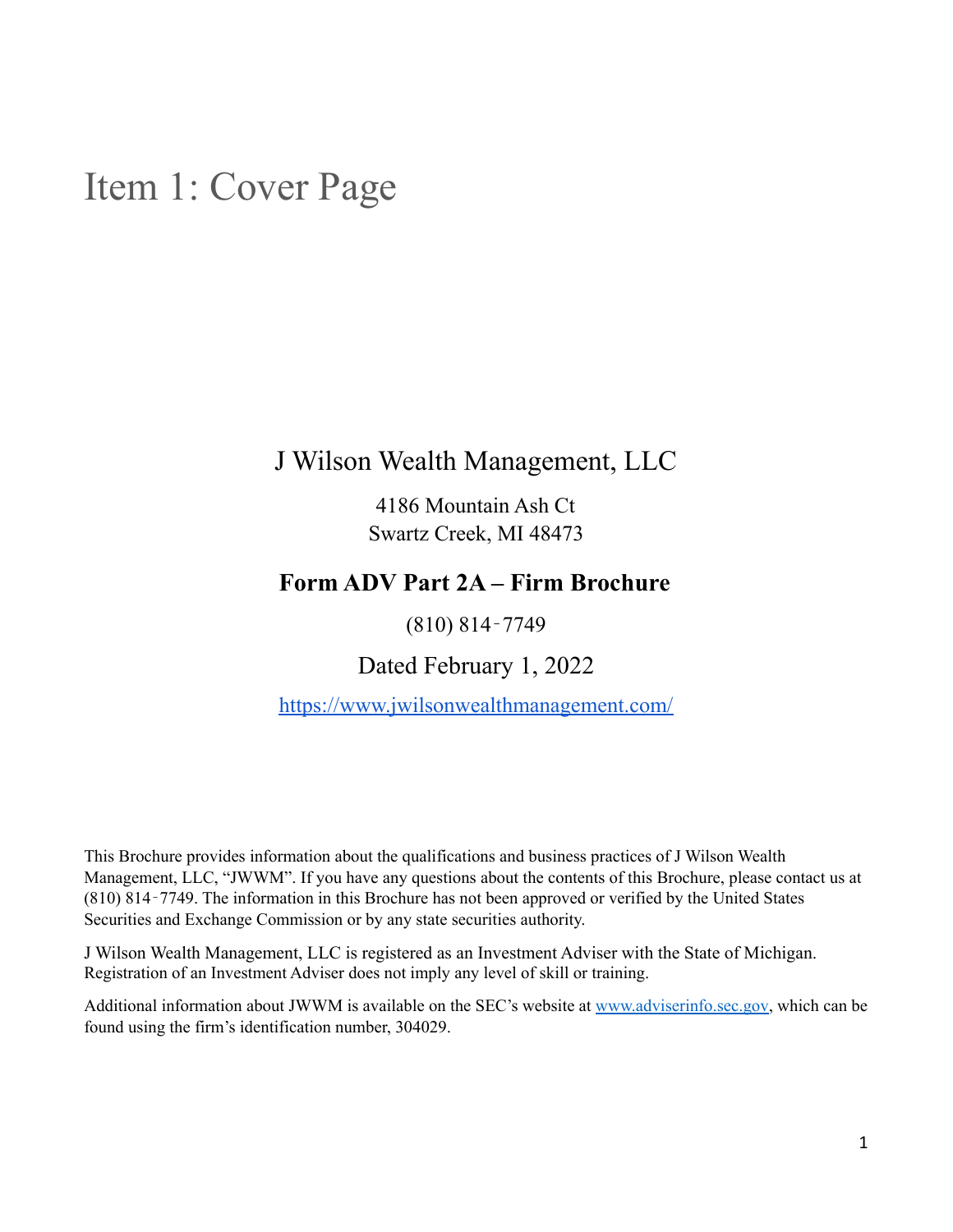# <span id="page-1-0"></span>Item 2: Material Changes

There have been no material changes since the filing of Form ADV Part 2A, dated January 13, 2021.

### **Future Changes**

From time to time, we may amend this Disclosure Brochure to reflect changes in our business practices, changes in regulations, and routine annual updates as required by the securities regulators. Either this complete Disclosure Brochure or a Summary of Material Changes shall be provided to each Client annually and if a material change occurs in the business practices of J Wilson Wealth Management, LLC.

At any time, you may view the current Disclosure Brochure online at the SEC's Investment Adviser Public Disclosure website at [http://www.adviserinfo.sec.gov](http://www.adviserinfo.sec.gov/) by searching for our firm name or by our CRD number 304029.

You may also request a copy of this Disclosure Brochure at any time, by contacting us at (810) 814‐7749.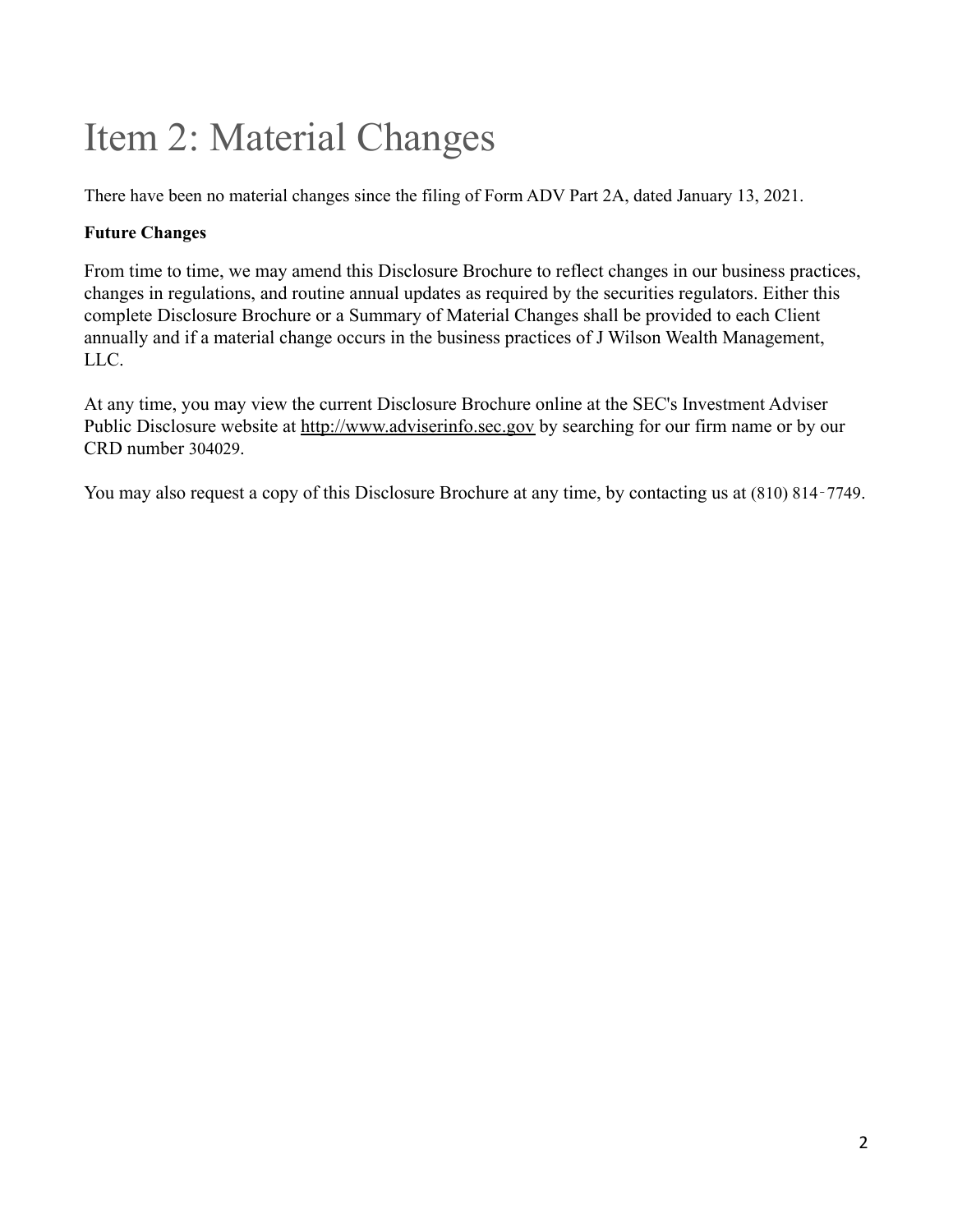## <span id="page-2-0"></span>Item 3: Table of Contents

| <b>Contents</b>                                                                                |                  |
|------------------------------------------------------------------------------------------------|------------------|
| Item 1: Cover Page                                                                             | $\mathbf{1}$     |
| Item 2: Material Changes                                                                       | $\boldsymbol{2}$ |
| Item 3: Table of Contents                                                                      | $\mathbf{3}$     |
| Item 4: Advisory Business                                                                      | 4                |
| Item 5: Fees and Compensation                                                                  | $\overline{7}$   |
| Item 6: Performance-Based Fees and Side-By-Side Management                                     | 9                |
| Item 7: Types of Clients                                                                       | 9                |
| Item 8: Methods of Analysis, Investment Strategies and Risk of Loss                            | 9                |
| Item 9: Disciplinary Information                                                               | 11               |
| Item 10: Other Financial Industry Activities and Affiliations                                  | 12               |
| Item 11: Code of Ethics, Participation or Interest in Client Transactions and Personal Trading | 12               |
| Item 12: Brokerage Practices                                                                   | 13               |
| Item 13: Review of Accounts                                                                    | 14               |
| Item 14: Client Referrals and Other Compensation                                               | 14               |
| Item 15: Custody                                                                               | 15               |
| Item 16: Investment Discretion                                                                 | 16               |
| Item 17: Voting Client Securities                                                              | 16               |
| Item 18: Financial Information                                                                 | 16               |
| Item 19: Requirements for State-Registered Advisers                                            | 17               |
| Form ADV Part 2B - Brochure Supplement                                                         | 19               |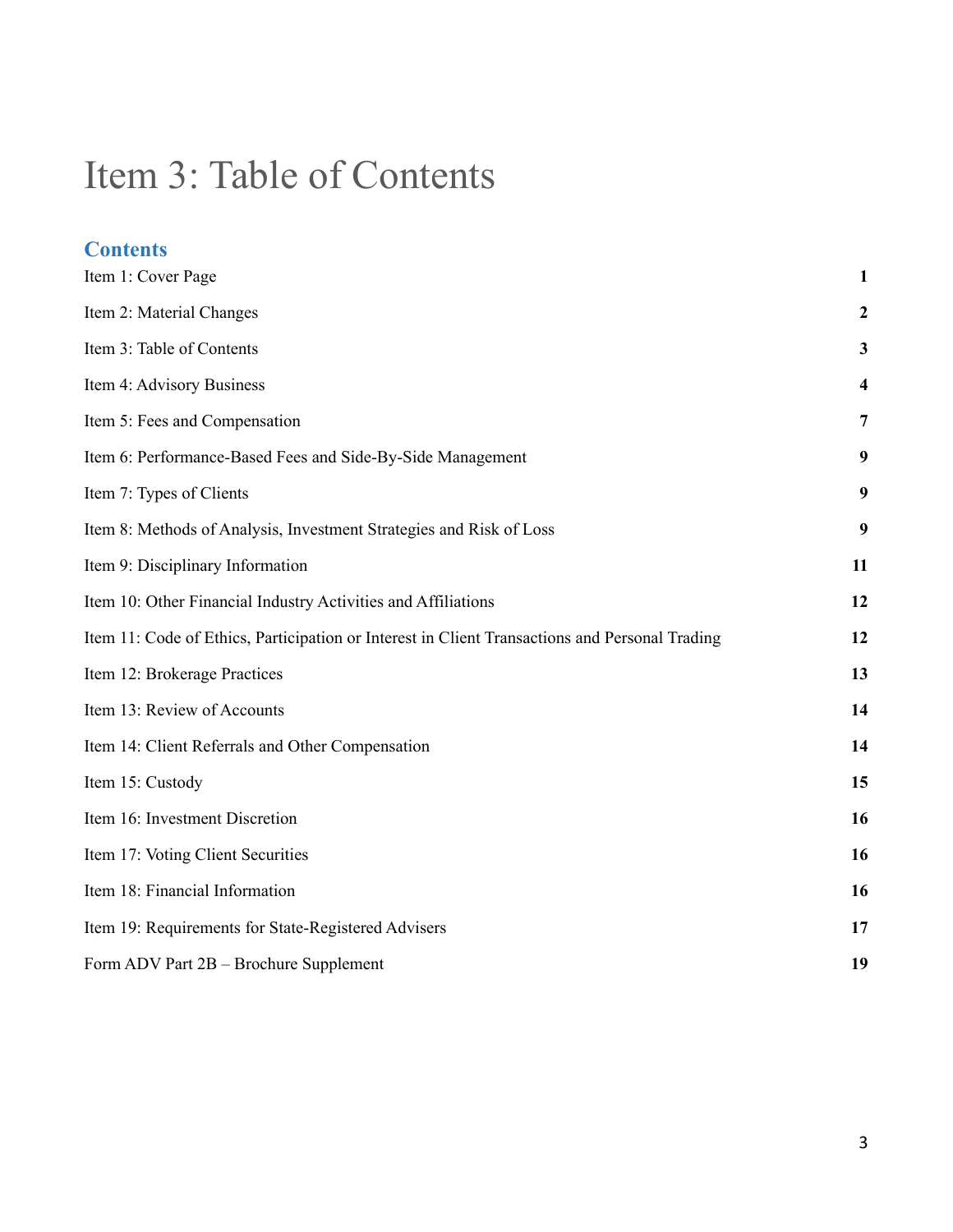## <span id="page-3-0"></span>Item 4: Advisory Business

### **Description of Advisory Firm**

J Wilson Wealth Management, LLC is registered as an Investment Adviser with the State of Michigan. We were founded in January 2019. Jeremy Wilson is the principal owner of JWWM. JWWM reports \$17,000,000 discretionary and \$0 non-discretionary Assets Under Management as of December 2021.

### **Types of Advisory Services**

#### **Investment Advisory Services**

We are in the business of managing individually tailored investment portfolios. Our firm provides continuous advice to a Client regarding the investment of Client funds based on the individual needs of the Client. Through personal discussions in which goals and objectives based on a Client's particular circumstances are established, we develop a Client's personal investment policy or an investment plan with an asset allocation target and create and manage a portfolio based on that policy and allocation targets. We may also review and discuss a Client's prior investment history, as well as family composition and background.

Account supervision is guided by the stated objectives of the Client (e.g., maximum capital appreciation, growth, income, or growth, and income), as well as tax considerations. Clients may impose reasonable restrictions on investing in certain securities, types of securities, or industry sectors. Fees pertaining to this service are outlined in Item 5 of this brochure.

#### **Project Based Financial Planning**

We provide financial planning services on topics such as retirement planning, risk management, college savings, cash flow, debt management, work benefits, and estate and incapacity planning.

Financial planning is a comprehensive evaluation of a Client's current and future financial state by using currently known variables to predict future cash flows, asset values, and withdrawal plans. The key defining aspect of financial planning is that through the financial planning process, all questions, information, and analysis will be considered as they affect and are affected by the entire financial and life situation of the Client. Clients purchasing this service will receive a written or an electronic report, providing the Client with a detailed financial plan designed to achieve his or her stated financial goals and objectives.

In general, the financial plan will address any or all of the following areas of concern. The Client and advisor will work together to select specific areas to cover. These areas may include, but are not limited to, the following:

● **Business Planning:** We provide consulting services for Clients who currently operate their own business, are considering starting a business, or are planning for an exit from their current business. Under this type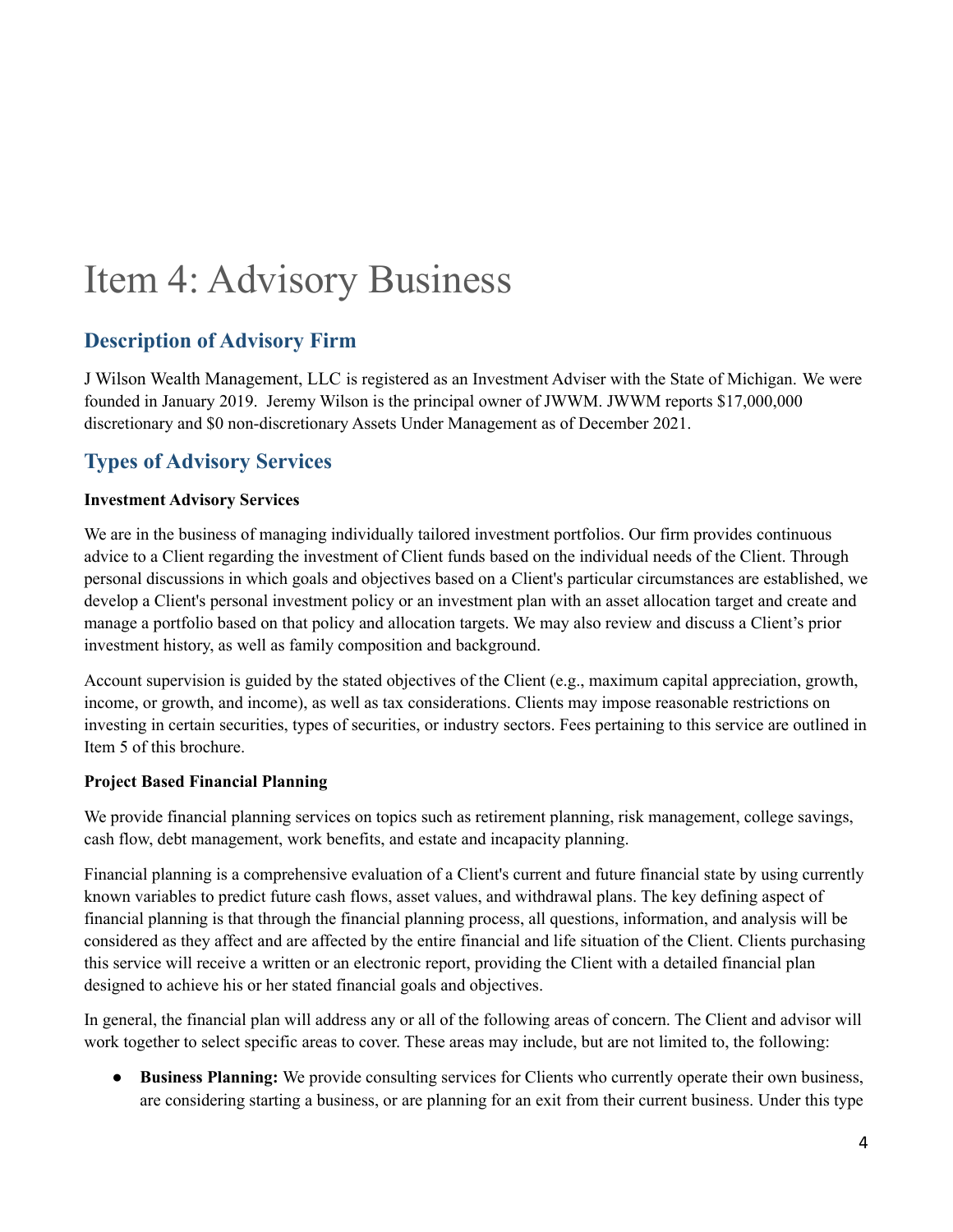of engagement, we work with you to assess your current situation, identify your objectives, and develop a plan aimed at achieving your goals.

- **Cash Flow and Debt Management**: We will conduct a review of your income and expenses to determine your current surplus or deficit along with advice on prioritizing how any surplus should be used or how to reduce expenses if they exceed your income. Advice may also be provided on which debts to pay off first based on factors such as the interest rate of the debt and any income tax ramifications. We may also recommend what we believe to be an appropriate cash reserve that should be considered for emergencies and other financial goals, along with a review of accounts (such as money market funds) for such reserves, plus strategies to save desired amounts.
- **College Savings**: Includes projecting the amount that will be needed to achieve college or other post-secondary education funding goals, along with advice on ways for you to save the desired amount. Recommendations as to savings strategies are included, and, if needed, we will review your financial picture as it relates to eligibility for financial aid or the best way to contribute to grandchildren (if appropriate).
- **Employee Benefits Optimization**: We will provide review and analysis as to whether you, as an employee, are taking the maximum advantage possible of your employee benefits. If you are a business owner, we will consider and/or recommend the various benefit programs that can be structured to meet both business and personal retirement goals.
- **Estate Planning**: This usually includes an analysis of your exposure to estate taxes and your current estate plan, which may include whether you have a will, powers of attorney, trusts, and other related documents. Our advice also typically includes ways for you to minimize or avoid future estate taxes by implementing appropriate estate planning strategies such as the use of applicable trusts. We always recommend that you consult with a qualified attorney when you initiate, update, or complete estate planning activities. We may provide you with contact information for attorneys who specialize in estate planning when you wish to hire an attorney for such purposes. From time-to-time, we will participate in meetings or phone calls between you and your attorney with your approval or request.
- **Financial Goals**: We will help Clients identify financial goals and develop a plan to reach them. We will identify what you plan to accomplish, what resources you will need to make it happen, how much time you will need to reach the goal, and how much you should budget for your goal.
- **Insurance and Annuities:** Review of existing policies to ensure proper coverage for life, health, disability, long-term care, liability, home, and automobile. When applicable, a review of fixed and variable annuities.
- **Investment Analysis**: This may involve developing an asset allocation strategy to meet Clients' financial goals and risk tolerance, providing information on investment vehicles and strategies, reviewing employee stock options, as well as assisting you in establishing your own investment account at a selected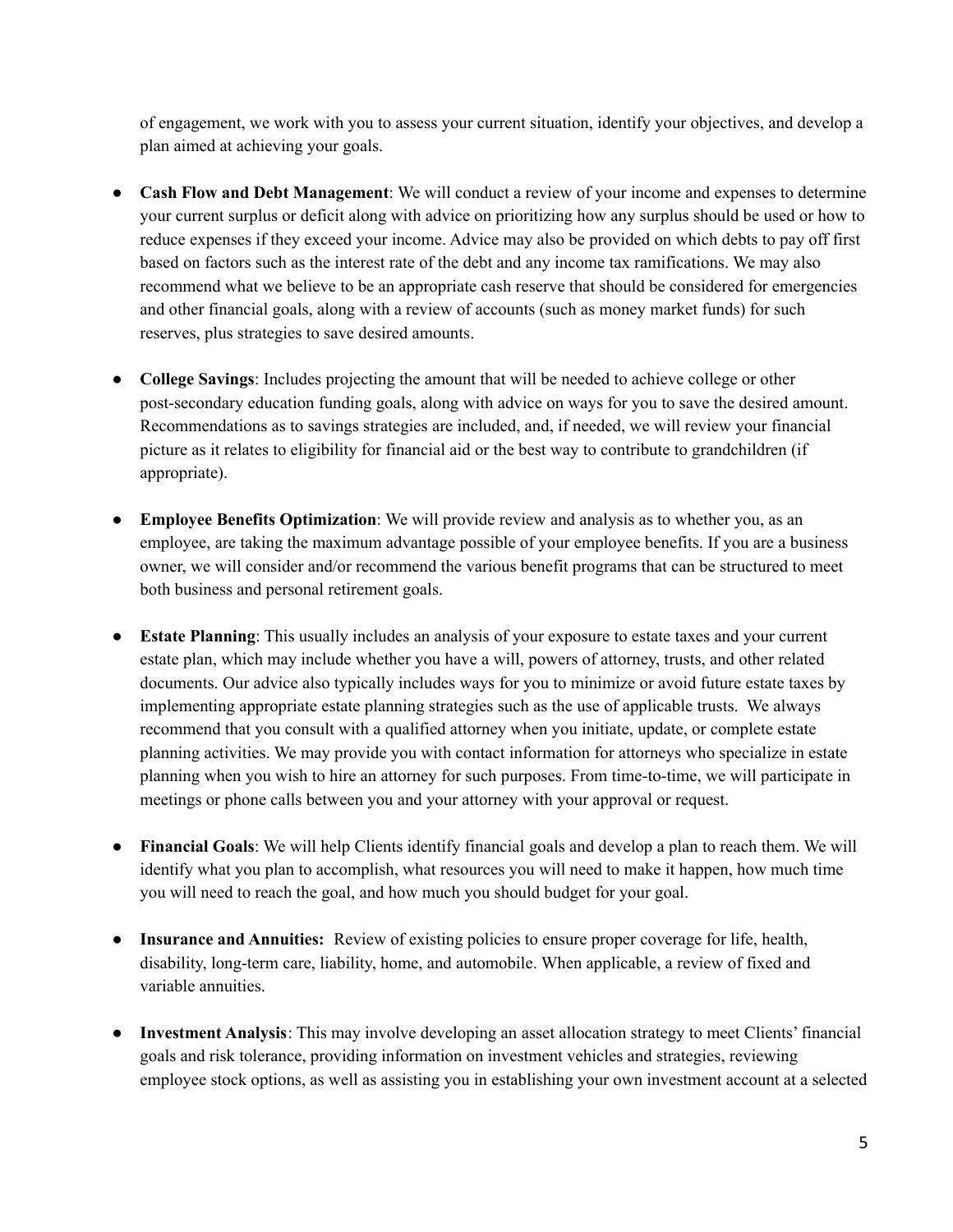broker/dealer or custodian. The strategies and types of investments we may recommend are further discussed in Item 8 of this brochure.

**Retirement Planning**: Our retirement planning services typically include projections of your likelihood of achieving your financial goals, typically focusing on financial independence as the primary objective. For situations where projections show less than the desired results, we may make recommendations, including those that may impact the original projections by adjusting certain variables (e.g., working longer, saving more, spending less, taking more risk with investments).

If you are near retirement or already retired, advice may be given on appropriate distribution strategies to minimize the likelihood of running out of money or having to adversely alter spending during your retirement years.

- **Risk Management:** A risk management review includes an analysis of your exposure to major risks that could have a significant adverse impact on your financial picture, such as premature death, disability, property and casualty losses, or the need for long-term care planning. Advice may be provided on ways to minimize such risks and about weighing the costs of purchasing insurance versus the benefits of doing so and, likewise, the potential cost of not purchasing insurance ("self-insuring").
- **Tax Planning Strategies:** Advice may include ways to minimize current and future income taxes as a part of your overall financial planning picture. For example, we may make recommendations on which type of account(s) or specific investments should be owned based in part on their "tax efficiency," with the consideration that there is always a possibility of future changes to federal, state or local tax laws and rates that may impact your situation.

We recommend that you consult with a qualified tax professional before initiating any tax planning strategy, and we may provide you with contact information for accountants or attorneys who specialize in this area if you wish to hire someone for such purposes. We will participate in meetings or phone calls between you and your tax professional with your approval.

#### **Comprehensive Financial Planning**

This service involves working one-on-one with a planner over an extended period of time. By paying a fixed monthly fee, Clients get to work with a planner who will work with them to develop and implement their plan. The planner will monitor the plan, recommend any changes and ensure the plan is up to date.

Upon desiring a comprehensive plan, a Client will be taken through establishing their goals and values around money. They will be required to provide information to help complete the following areas of analysis: net worth, cash flow, insurance, credit scores/reports, employee benefit, retirement planning, insurance, investments, college planning, and estate planning. Once the Client's information is reviewed, their plan will be built and analyzed, and then the findings, analysis and potential changes to their current situation will be reviewed with the Client. Clients subscribing to this service will receive a written or an electronic report, providing the Client with a detailed financial plan designed to achieve his or her stated financial goals and objectives. If a follow-up meeting is required, we will meet at the Client's convenience. The plan and the Client's financial situation and goals will be monitored throughout the year and follow-up phone calls and emails will be made to the Client to confirm that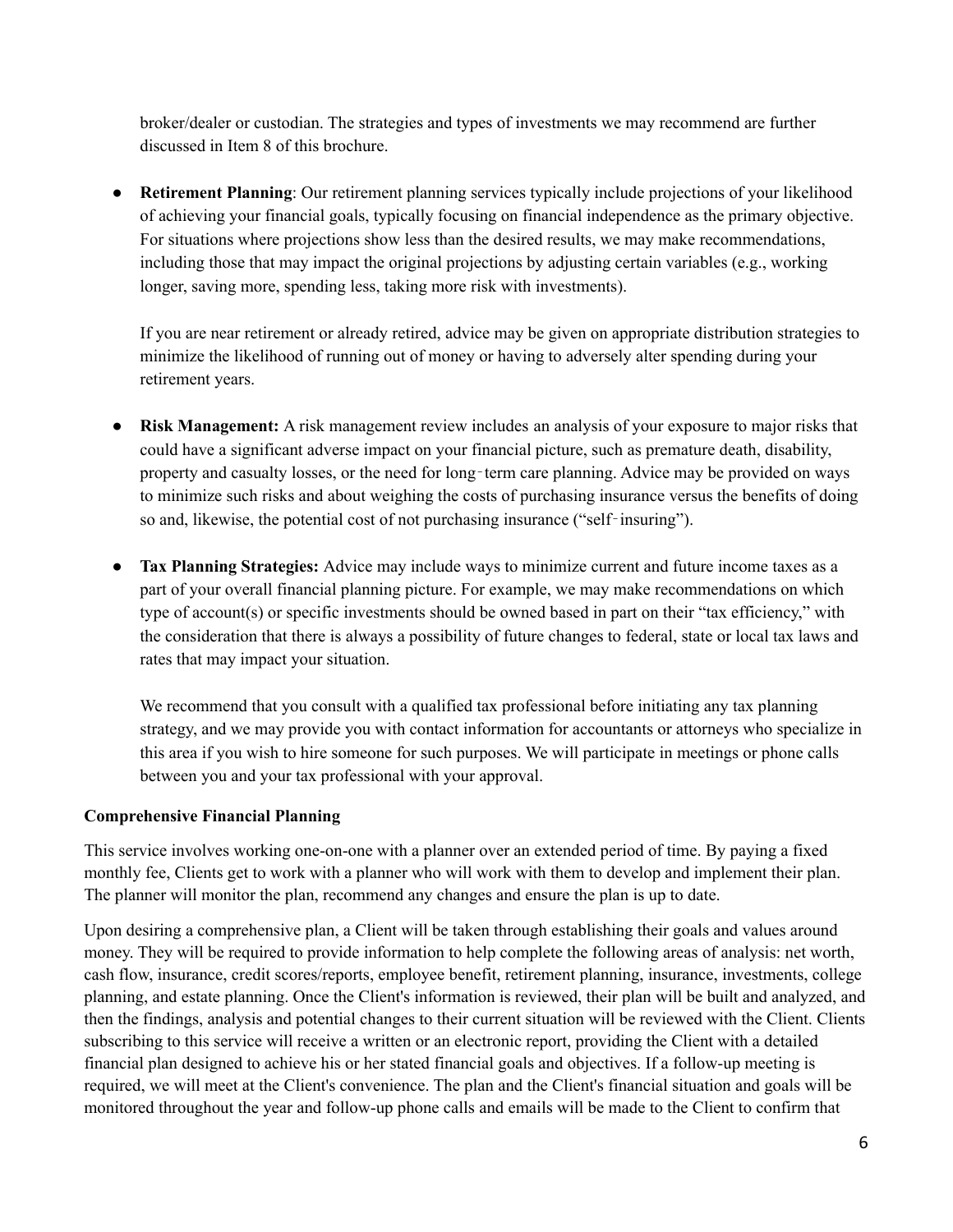any agreed upon action steps have been carried out. On an annual basis, there will be a full review of this plan to ensure its accuracy and ongoing appropriateness. Any needed updates will be implemented at that time.

Clients participating in the Comprehensive Financial Planning service may also receive tax preparation services at no additional cost. When opting in for tax preparation and filing services, the client will sign a separate agreement prior to commencement of the engagement. Tax preparation services are executed for the filing of federal and state tax returns for individuals and businesses. The client is responsible for the completeness and accuracy of information used to prepare the returns, and JWWM does not audit returns. We will utilize the services of a third-party accounting, bookkeeping, and tax preparation firm to facilitate the preparation and filing of your tax return.

#### **Client Tailored Services and Client Imposed Restrictions**

We offer the same suite of services to all of our Clients. However, specific Client financial plans and their implementation are dependent upon the Client Investment Policy Statement which outlines each Client's current situation (income, tax levels, and risk tolerance levels) and is used to construct a Client specific plan to aid in the selection of a portfolio that matches restrictions, needs, and targets.

#### **Wrap Fee Programs**

We do not participate in wrap fee programs.

## <span id="page-6-0"></span>Item 5: Fees and Compensation

Please note, unless a Client has received the firm's Disclosure Brochure at least 48 hours prior to signing the investment advisory contract, the investment advisory contract may be terminated by the Client within five (5) business days of signing the contract without incurring any advisory fees. How we are paid depends on the type of advisory service we are performing. Please review the fee and compensation information below.

#### **Investment Advisory Services (JWWM Manages)**

Our standard advisory fee is based on the market value of the assets under management and is calculated as follows:

| <b>Account Value</b>      | <b>Annual Advisory Fee</b> |
|---------------------------|----------------------------|
| $$1 - $250,000$           | $1.00\%$                   |
| \$250,001-\$500,000       | $0.90\%$                   |
| \$500,001 - \$750,000     | $0.80\%$                   |
| \$750,001 - \$1,000,000   | 0.70%                      |
| $$1,000,001 - $2,000,000$ | $0.60\%$                   |
| $$2,000,001 - $5,000,000$ | $0.50\%$                   |
| \$5,000,001 and Above     | 0.45%                      |

The annual fees are negotiable, pro-rated and paid in arrears on a monthly basis. The advisory fee is a tiered fee and is calculated by assessing the percentage rates using the predefined levels of assets as shown in the above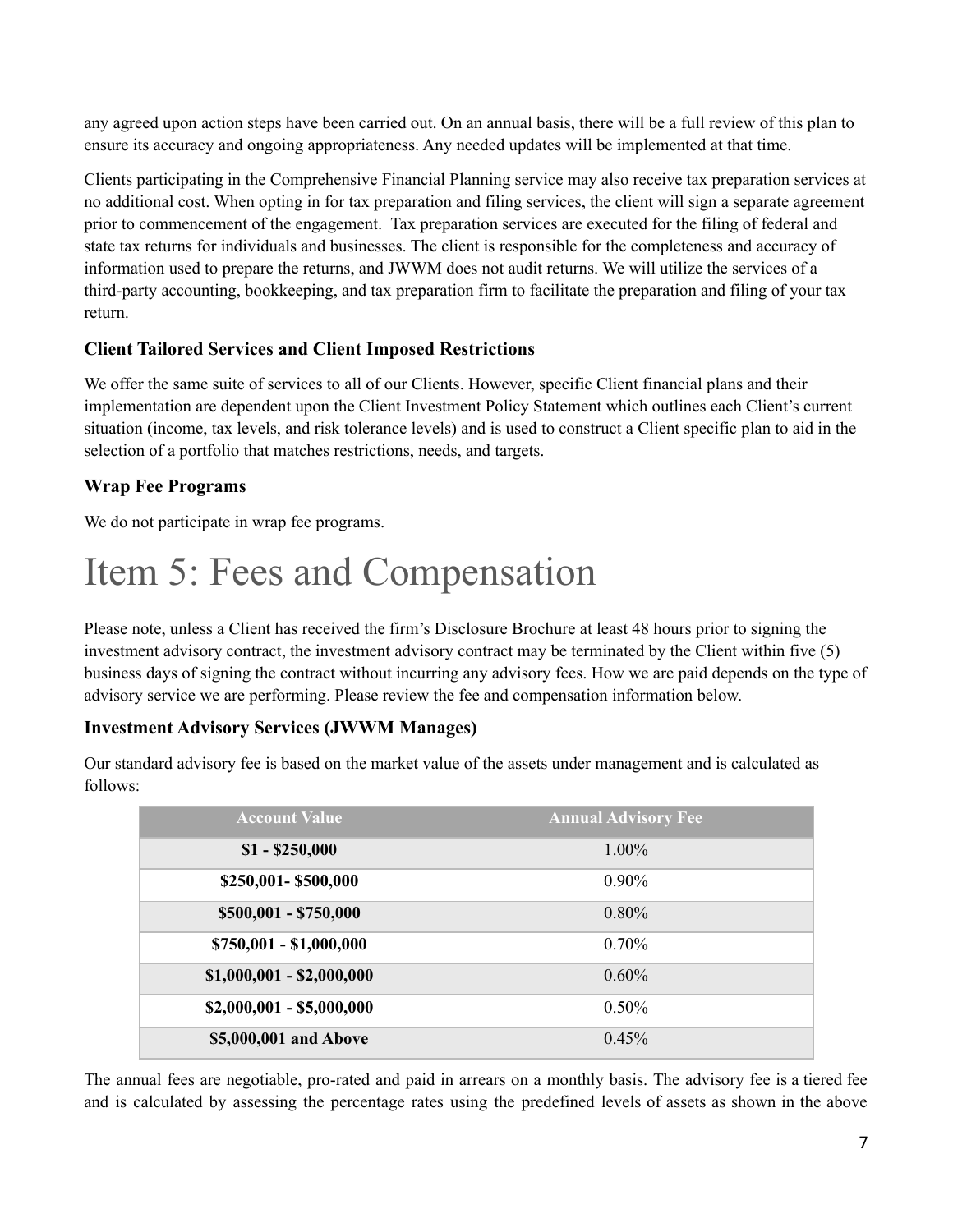chart and applying the fee to the account value as of the last business day of the month. No increase in the annual fee shall be effective without agreement from the Client by signing a new agreement or amendment to their current advisory agreement.

Advisory fees are directly debited from Client accounts, or the Client may choose to pay by check. Accounts initiated or terminated during a calendar month will be charged a pro-rated fee based on the amount of time remaining in the billing period. An account may be terminated with written notice at least 30 calendar days in advance. Since fees are paid in arrears, no refund will be needed upon termination of the account.

#### **Comprehensive Financial Planning**

Comprehensive Financial Planning consists of an upfront charge of \$150 and an ongoing fee that is paid monthly, in arrears, at the rate of \$150-\$500 per month depending on complexity and needs of the client. The fee may be negotiable in certain cases. Fees for this service may be paid by electronic funds transfer or check. This service may be terminated with 30 days' notice. Since fees are paid in arrears, no refund will be needed upon termination of the account.

The upfront portion of the Comprehensive Financial Planning fee is for Client onboarding, data gathering, and setting the basis for the financial plan. This work will commence immediately after the fee is paid, and will be completed within the first 30 days of the date the fee is paid. Therefore, the upfront portion of the fee will not be paid more than 6 months in advance.

#### **Project Based Financial Planning Fixed Fee**

Financial Planning will generally be offered on a fixed fee basis. The fixed fee will be agreed upon before the start of any work. The fixed fee can range between \$150.00 and \$500.00 depending on complexity and scope of the project. The fee is negotiable. If a fixed fee program is chosen, half of the fee is due at the beginning of the process and the remainder is due at completion of work, however, JWWM will not bill an amount above \$500.00 more than 6 months in advance. Fees for this service may be paid by electronic funds transfer or check. In the event of early termination any prepaid but unearned fees will be refunded to the Client and any completed deliverables of the project will be provided to the Client and no further fees will be charged.

#### **Financial Planning Hourly Fee**

Financial Planning fee is an hourly rate between \$150.00 and \$500.00 per hour, depending on complexity. The fee may be negotiable in certain cases and is due at the completion of the engagement. In the event of early termination by the Client, any fees for the hours already worked will be due. Fees for this service may be paid by electronic funds transfer or check.

#### **Other Types of Fees and Expenses**

Our fees are exclusive of brokerage commissions, transaction fees, and other related costs and expenses which may be incurred by the Client. Clients may incur certain charges imposed by custodians, brokers, and other third parties such as custodial fees, deferred sales charges, odd-lot differentials, transfer taxes, wire transfer, and electronic fund fees, and other fees and taxes on brokerage accounts and securities transactions. Mutual fund and exchange-traded funds also charge internal management fees, which are disclosed in a fund's prospectus. Such charges, fees, and commissions are exclusive of and in addition to our fee, and we shall not receive any portion of these commissions, fees, and costs.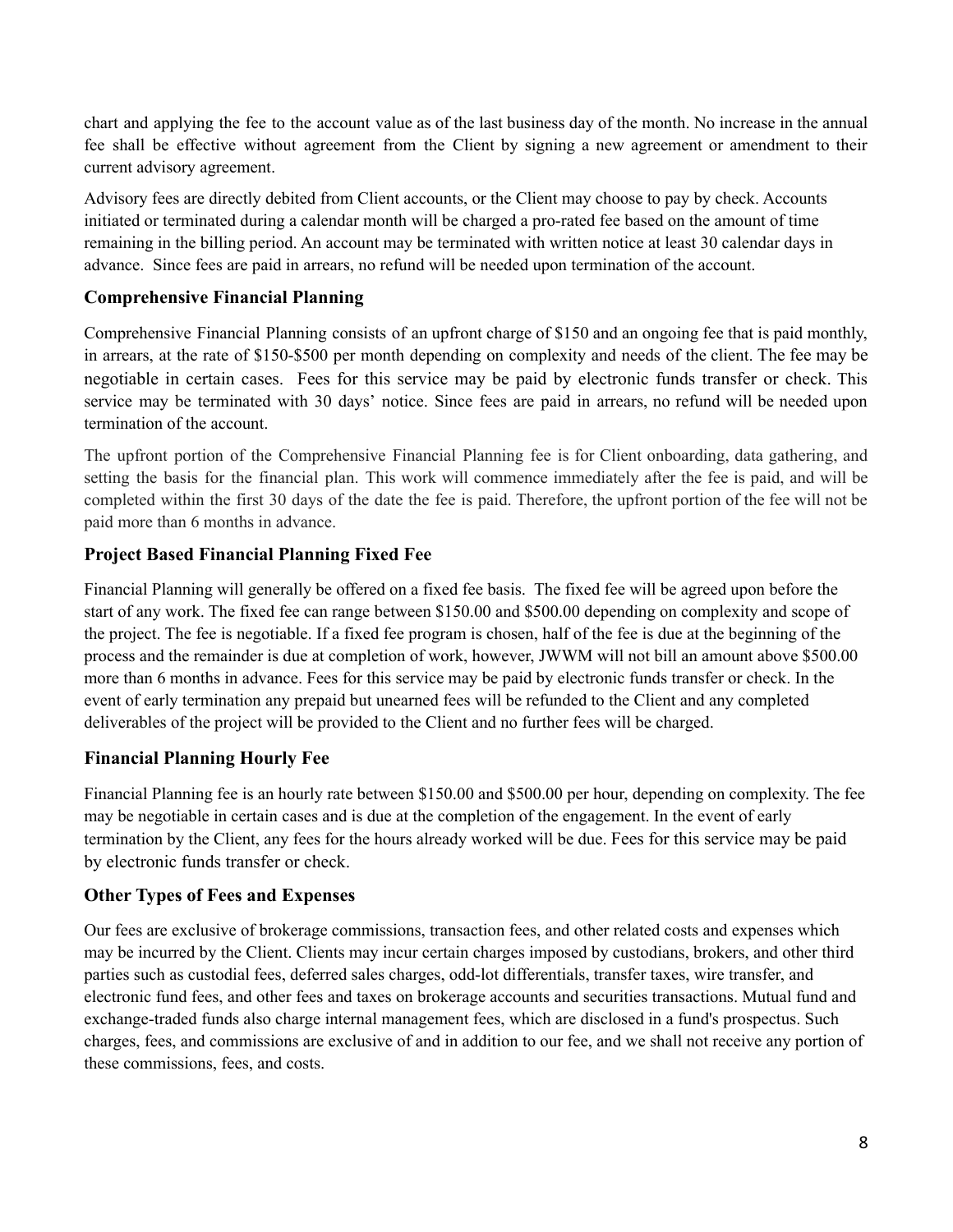Item 12 further describes the factors that we consider in selecting or recommending broker-dealers for Client's transactions and determining the reasonableness of their compensation (e.g., commissions).

We do not accept compensation for the sale of securities or other investment products including asset-based sales charges or service fees from the sale of mutual funds.

## <span id="page-8-0"></span>Item 6: Performance-Based Fees and Side-By-Side Management

We do not offer performance-based fees and do not engage in side-by-side management.

# <span id="page-8-1"></span>Item 7: Types of Clients

We provide financial planning and portfolio management services to individuals, families and high net-worth individuals.

We do not have a minimum account size requirement.

## <span id="page-8-2"></span>Item 8: Methods of Analysis, Investment Strategies and Risk of Loss

Our primary methods of investment analysis is fundamental analysis.

**Fundamental analysis** involves analyzing individual companies and their industry groups, such as a company's financial statements, details regarding the company's product line, the experience, and expertise of the company's management, and the outlook for the company's industry. The resulting data is used to measure the true value of the company's stock compared to the current market value. The risk of fundamental analysis is that the information obtained may be incorrect and the analysis may not provide an accurate estimate of earnings, which may be the basis for a stock's value. If securities prices adjust rapidly to new information, utilizing fundamental analysis may not result in favorable performance.

#### **Passive Investment Management**

We primarily practice passive investment management. Passive investing involves building portfolios that are comprised of various distinct asset classes. The asset classes are weighted in a manner to achieve the desired relationship between correlation, risk, and return. Funds that passively capture the returns of the desired asset classes are placed in the portfolio. The funds that are used to build passive portfolios are typically index mutual funds or exchange-traded funds.

Passive investment management is characterized by low portfolio expenses (i.e. the funds inside the portfolio have low internal costs), minimal trading costs (due to infrequent trading activity), and relative tax efficiency (because the funds inside the portfolio are tax efficient and turnover inside the portfolio is minimal).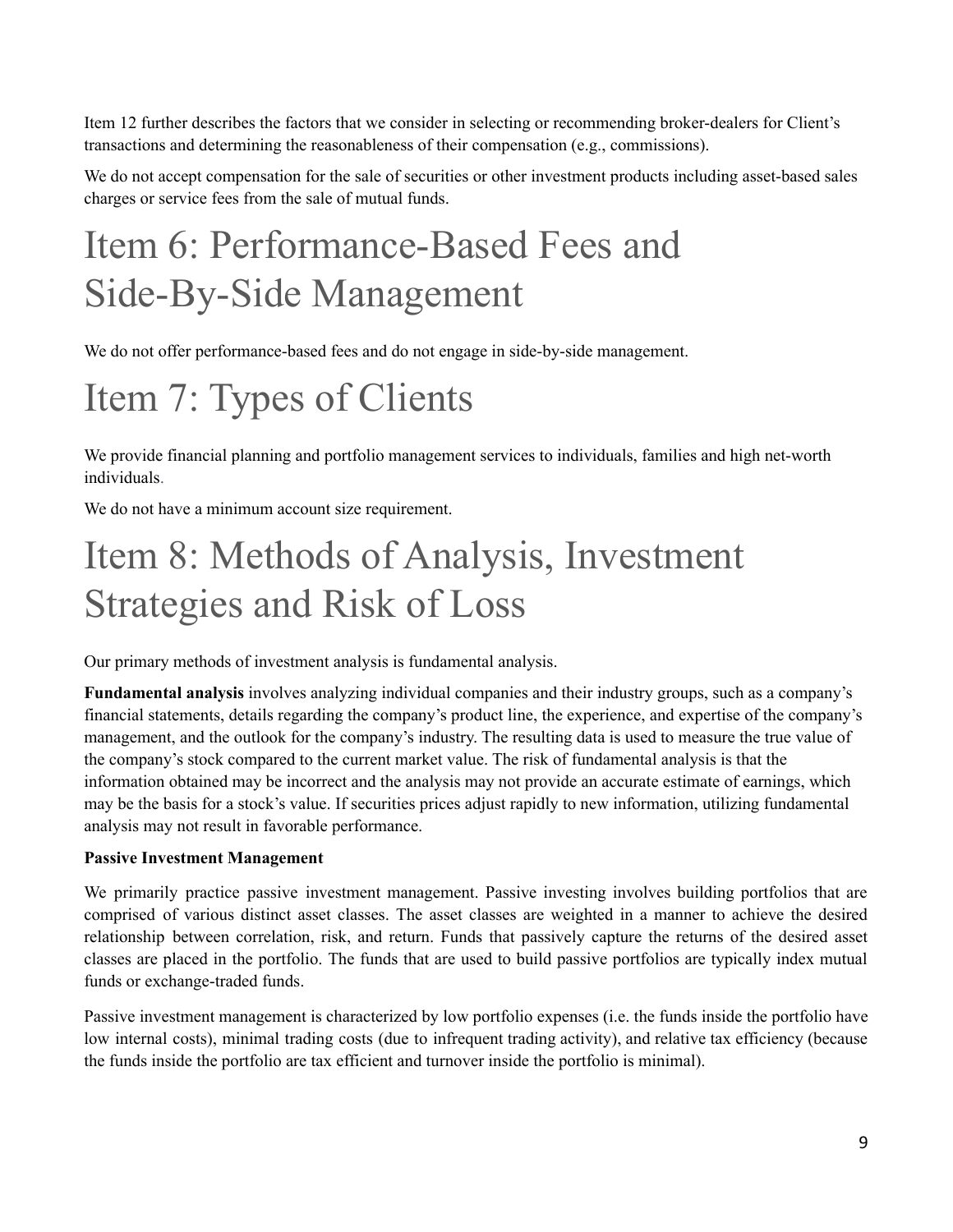In contrast, active management involves a single manager or managers who employ some method, strategy or technique to construct a portfolio that is intended to generate returns that are greater than the broader market or a designated benchmark. Academic research indicates most active managers underperform the market.

#### **Material Risks Involved**

All investing strategies we offer involve risk and may result in a loss of your original investment which you **should be prepared to bear.** Many of these risks apply equally to stocks, bonds, commodities, and any other investment or security. Material risks associated with our investment strategies are listed below.

**Market Risk:** Market risk involves the possibility that an investment's current market value will fall because of a general market decline, reducing the value of the investment regardless of the operational success of the issuer's operations or its financial condition.

**Strategy Risk:** The Adviser's investment strategies and/or investment techniques may not work as intended.

**Small and Medium Cap Company Risk:** Securities of companies with small and medium market capitalizations are often more volatile and less liquid than investments in larger companies. Small and medium cap companies may face a greater risk of business failure, which could increase the volatility of the Client's portfolio.

**Turnover Risk:** At times, the strategy may have a portfolio turnover rate that is higher than other strategies. A high portfolio turnover would result in correspondingly greater brokerage commission expenses and may result in the distribution of additional capital gains for tax purposes. These factors may negatively affect the account's performance.

**Limited markets:** Certain securities may be less liquid (harder to sell or buy) and their prices may at times be more volatile than at other times. Under certain market conditions, we may be unable to sell or liquidate investments at prices we consider reasonable or favorable or find buyers at any price.

**Concentration Risk:** Certain investment strategies focus on particular asset-classes, industries, sectors or types of investment. From time to time, these strategies may be subject to greater risks of adverse developments in such areas of focus than a strategy that is more broadly diversified across a wider variety of investments.

**Interest Rate Risk:** Bond (fixed income) prices generally fall when interest rates rise, and the value may fall below par value or the principal investment. The opposite is also generally true: bond prices generally rise when interest rates fall. In general, fixed income securities with longer maturities are more sensitive to these price changes. Most other investments are also sensitive to the level and direction of interest rates.

**Legal or Legislative Risk**: Legislative changes or Court rulings may impact the value of investments, or the securities' claim on the issuer's assets and finances.

**Inflation**: Inflation may erode the buying power of your investment portfolio, even if the dollar value of your investments remains the same.

#### **Risks Associated with Securities**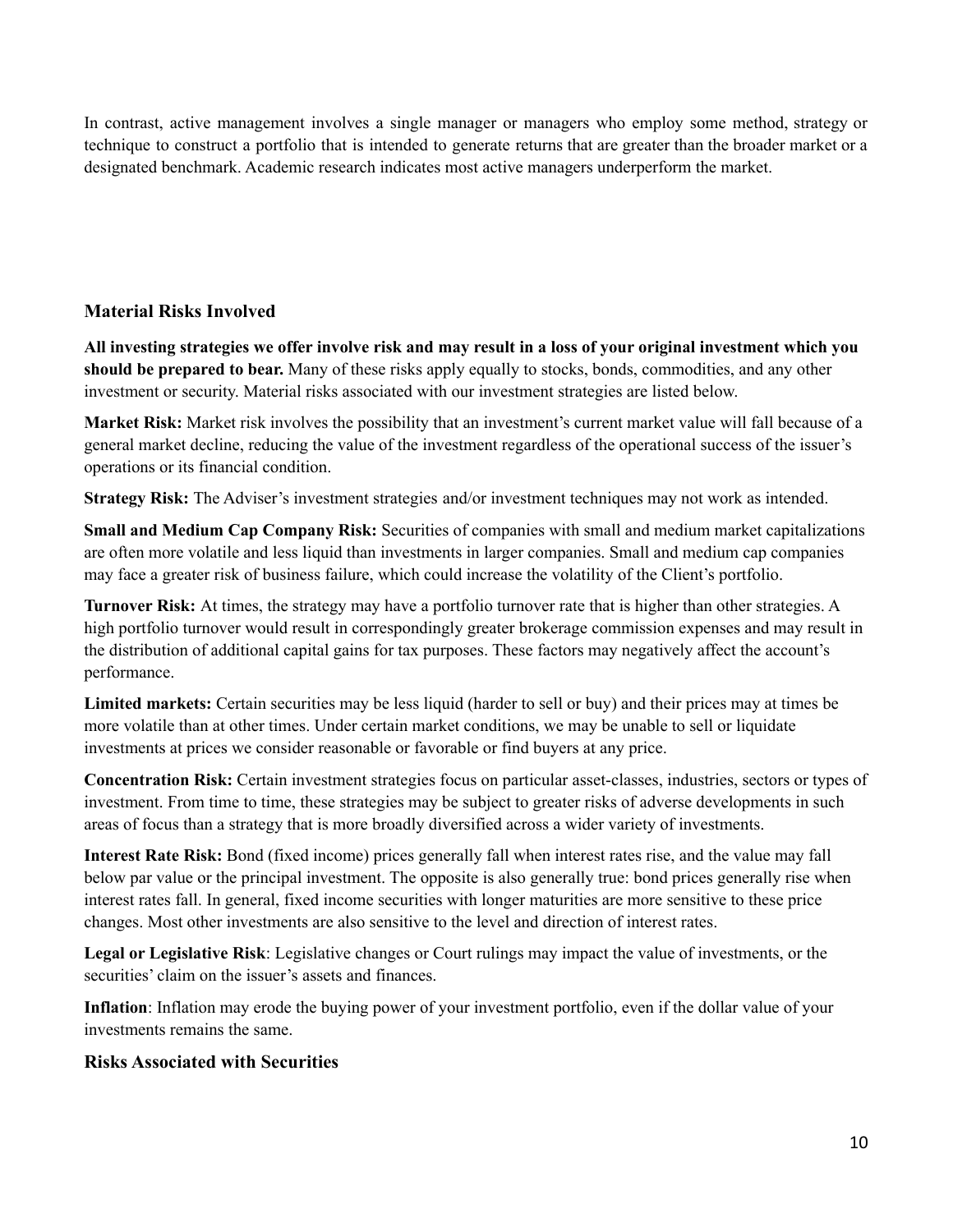Apart from the general risks outlined above which apply to all types of investments, specific securities may have other risks.

**Common stocks** may go up and down in price quite dramatically, and in the event of an issuer's bankruptcy or restructuring could lose all value. A slower-growth or recessionary economic environment could have an adverse effect on the price of all stocks.

**Corporate Bonds** are debt securities to borrow money. Generally, issuers pay investors periodic interest and repay the amount borrowed either periodically during the life of the security and/or at maturity. Alternatively, investors can purchase other debt securities, such as zero coupon bonds, which do not pay current interest, but rather are priced at a discount from their face values and their values accrete over time to face value at maturity. The market prices of debt securities fluctuate depending on such factors as interest rates, credit quality, and maturity. In general, market prices of debt securities decline when interest rates rise and increase when interest rates fall. The longer the time to a bond's maturity, the greater its interest rate risk.

**Municipal Bonds** are debt obligations generally issued to obtain funds for various public purposes, including the construction of public facilities. Municipal bonds pay a lower rate of return than most other types of bonds. However, because of a municipal bond's tax-favored status, investors should compare the relative after-tax return to the after-tax return of other bonds, depending on the investor's tax bracket. Investing in municipal bonds carries the same general risks as investing in bonds in general. Those risks include interest rate risk, reinvestment risk, inflation risk, market risk, call or redemption risk, credit risk, and liquidity and valuation risk.

**Options and other derivatives** carry many unique risks, including time-sensitivity, and can result in the complete loss of principal. While covered call writing does provide a partial hedge to the stock against which the call is written, the hedge is limited to the amount of cash flow received when writing the option. When selling covered calls, there is a risk the underlying position may be called away at a price lower than the current market price.

**Exchange Traded Funds** prices may vary significantly from the Net Asset Value due to market conditions. Certain Exchange Traded Funds may not track underlying benchmarks as expected. ETFs are also subject to the following risks: (i) an ETF's shares may trade at a market price that is above or below their net asset value; (ii) trading of an ETF's shares may be halted if the listing exchange's officials deem such action appropriate, the shares are delisted from the exchange, or the activation of market-wide "circuit breakers" (which are tied to large decreases in stock prices) halts stock trading generally. The Adviser has no control over the risks taken by the underlying funds in which the Clients invest.

**Investment Companies Risk**. When a Client invests in open-end mutual funds or ETFs, the Client indirectly bears its proportionate share of any fees and expenses payable directly by those funds. Therefore, the Client will incur higher expenses, many of which may be duplicative. In addition, the Client's overall portfolio may be affected by losses of an underlying fund and the level of risk arising from the investment practices of an underlying fund (such as the use of derivatives).

# <span id="page-10-0"></span>Item 9: Disciplinary Information

#### **Criminal or Civil Actions**

JWWM and its management have not been involved in any criminal or civil action.

#### **Administrative Enforcement Proceedings**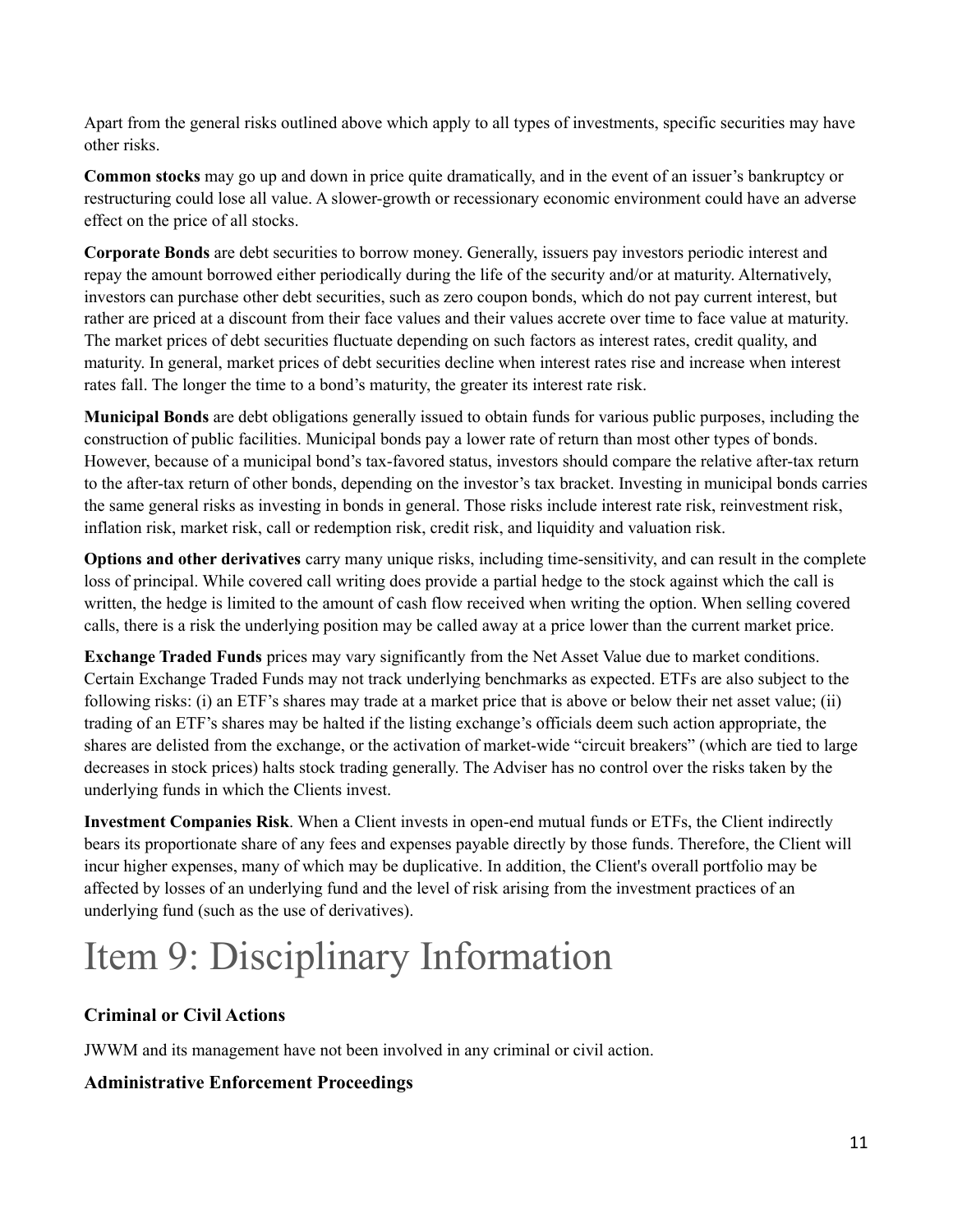JWWM and its management have not been involved in administrative enforcement proceedings.

### **Self-Regulatory Organization Enforcement Proceedings**

JWWM and its management have not been involved in legal or disciplinary events that are material to a Client's or prospective Client's evaluation of JWWM or the integrity of its management.

## <span id="page-11-0"></span>Item 10: Other Financial Industry Activities and Affiliations

No JWWM employee is registered, or has an application pending to register as a broker-dealer or a registered representative of a broker-dealer.

No JWWM employee is registered, or has an application pending to register, as a futures commission merchant, commodity pool operator or a commodity trading advisor.

JWWM does not have any related parties. As a result, we do not have a relationship with any related parties.

JWWM only receives compensation directly from Clients. We do not receive compensation from any outside source. We do not have any conflicts of interest with any outside party.

Jeremy Wilson is currently a licensed insurance agent, however, he no longer sells any insurance products, and is not affiliated with any insurance companies. Jeremy Wilson will not sell any insurance products to clients of JWWM.

## Item 11: Code of Ethics, Participation or Interest in Client Transactions and Personal Trading

<span id="page-11-1"></span>As a fiduciary, our firm and its associates have a duty of utmost good faith to act solely in the best interests of each Client. Our Clients entrust us with their funds and personal information, which in turn places a high standard on our conduct and integrity. Our fiduciary duty is a core aspect of our Code of Ethics and represents the expected basis of all of our dealings. The firm also adheres to the Code of Ethics and Professional Responsibility adopted by the CFP® Board of Standards Inc., and accepts the obligation not only to comply with the mandates and requirements of all applicable laws and regulations but also to take responsibility to act in an ethical and professionally responsible manner in all professional services and activities.

#### **Code of Ethics Description**

This code does not attempt to identify all possible conflicts of interest, and literal compliance with each of its specific provisions will not shield associated persons from liability for personal trading or other conduct that violates a fiduciary duty to advisory Clients. A summary of the Code of Ethics' Principles is outlined below.

• Integrity - Associated persons shall offer and provide professional services with integrity.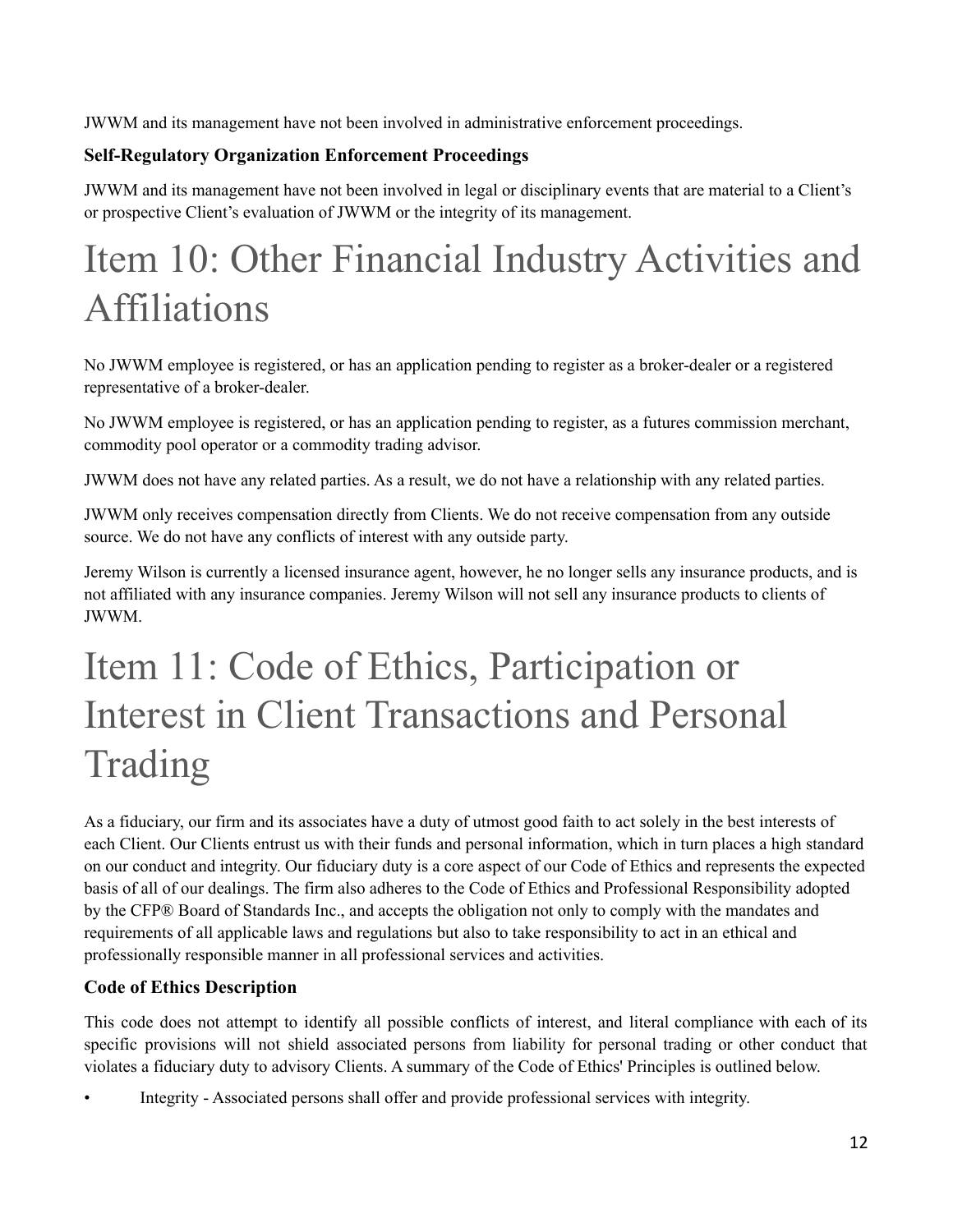- Objectivity Associated persons shall be objective in providing professional services to Clients.
- Competence Associated persons shall provide services to Clients competently and maintain the necessary knowledge and skill to continue to do so in those areas in which they are engaged.
- Fairness Associated persons shall perform professional services in a manner that is fair and reasonable to Clients, principals, partners, and employers, and shall disclose conflict(s) of interest in providing such services.
- Confidentiality Associated persons shall not disclose confidential Client information without the specific consent of the Client unless in response to proper legal process, or as required by law.
- Professionalism Associated persons' conduct in all matter shall reflect the credit of the profession.
- Diligence Associated persons shall act diligently in providing professional services.

We periodically review and amend our Code of Ethics to ensure that it remains current, and we require all firm access persons to attest to their understanding of and adherence to the Code of Ethics at least annually. Our firm will provide a copy of its Code of Ethics to any Client or prospective Client upon request.

#### **Investment Recommendations Involving a Material Financial Interest and Conflicts of Interest**

Neither our firm, its associates or any related person is authorized to recommend to a Client or effect a transaction for a Client, involving any security in which our firm or a related person has a material financial interest, such as in the capacity as an underwriter, adviser to the issuer, etc.

#### **Advisory Firm Purchase of Same Securities Recommended to Clients and Conflicts of Interest**

Our firm and its "related persons" do not invest in the same securities, or related securities, e.g., warrants, options or futures, which we recommend to Clients.

#### **Trading Securities At/Around the Same Time as Client's Securities**

Because our firm and its "related persons" do not invest in the same securities, or related securities, e.g., warrants, options or futures, which we recommend to Clients, we do not trade in securities at or around the same time as Clients.

### <span id="page-12-0"></span>Item 12: Brokerage Practices

#### **Factors Used to Select Custodians and/or Broker-Dealers**

J Wilson Wealth Management, LLC does not have any affiliation with Broker-Dealers. Specific custodian recommendations are made to the Client based on their need for such services. We recommend custodians based on the reputation and services provided by the firm.

#### **1. Research and Other Soft-Dollar Benefits**

We currently do not receive soft dollar benefits.

#### **2. Brokerage for Client Referrals**

We receive no referrals from a broker-dealer or third party in exchange for using that broker-dealer or third party.

#### **3. Clients Directing Which Broker/Dealer/Custodian to Use**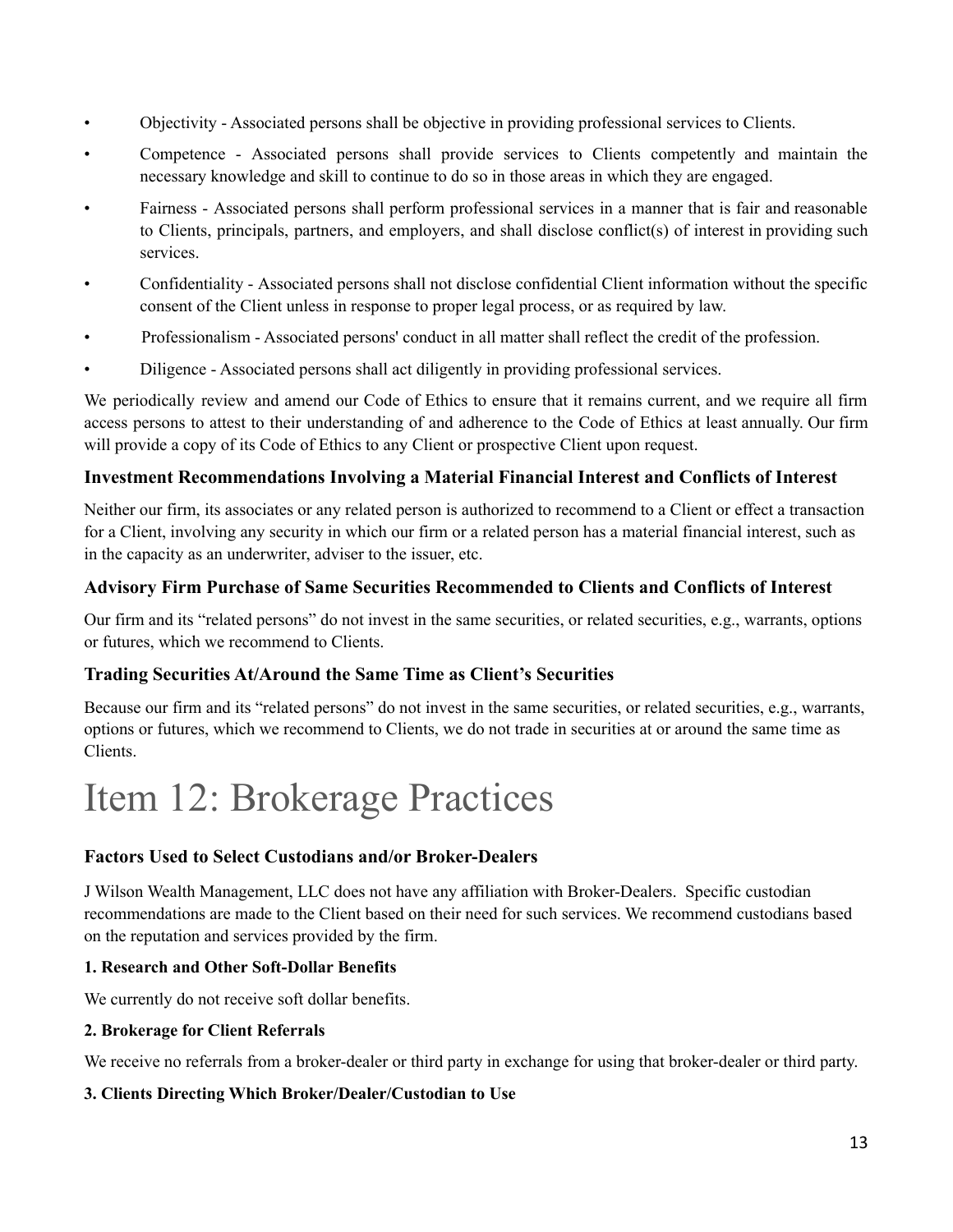We do recommend a specific custodian for Clients to use, however, Clients may custody their assets at a custodian of their choice. Clients may also direct us to use a specific broker-dealer to execute transactions. By allowing Clients to choose a specific custodian, we may be unable to achieve the most favorable execution of Client transaction and this may cost Clients money over using a lower-cost custodian.

#### **The Custodian and Brokers We Use (TD Ameritrade)**

Advisor participates in the TD Ameritrade Institutional program. TD Ameritrade Institutional is a division of TD Ameritrade, Inc. ("TD Ameritrade"), member FINRA/SIPC. TD Ameritrade is an independent [and unaffiliated] SEC-registered broker-dealer. TD Ameritrade offers to independent investment Advisors services which include custody of securities, trade execution, clearance, and settlement of transactions. Advisor receives some benefits from TD Ameritrade through its participation in the program. (Please see the disclosure under Item 14 below.)

#### **Aggregating (Block) Trading for Multiple Client Accounts**

We do not combine multiple orders for shares of the same securities purchased for advisory accounts we manage (this practice is commonly referred to as "block trading"). This can result in higher trading costs, however, based on our investment strategies and the types of securities we typically use in client portfolios we do not believe clients are disadvantaged due to the fact that we manage accounts and place trades on an individual basis.

## <span id="page-13-0"></span>Item 13: Review of Accounts

Client accounts with the Investment Advisory Service will be reviewed regularly on a quarterly basis by Jeremy Wilson, Founder and CCO. The account is reviewed with regards to the Client's investment policies and risk tolerance levels. Events that may trigger a special review would be unusual performance, addition or deletions of Client imposed restrictions, excessive draw-down, volatility in performance, or buy and sell decisions from the firm or per Client's needs.

Clients will receive trade confirmations from the broker(s) for each transaction in their accounts as well as monthly or quarterly statements and annual tax reporting statements from their custodian showing all activity in the accounts, such as receipt of dividends and interest.

JWWM will not provide written reports to Investment Advisory Clients.

## <span id="page-13-1"></span>Item 14: Client Referrals and Other Compensation

As disclosed under Item 12, above, Advisor participates in TD Ameritrade's institutional customer program and Advisor may recommend TD Ameritrade to Clients for custody and brokerage services. There is no direct link between Advisor's participation in the program and the investment advice it gives to its Clients, although Advisor receives economic benefits through its participation in the program that are typically not available to TD Ameritrade retail investors. These benefits include the following products and services (provided without cost or at a discount): receipt of duplicate Client statements and confirmations; research related products and tools; consulting services; access to a trading desk serving Advisor participants; access to block trading (which provides the ability to aggregate securities transactions for execution and then allocate the appropriate shares to Client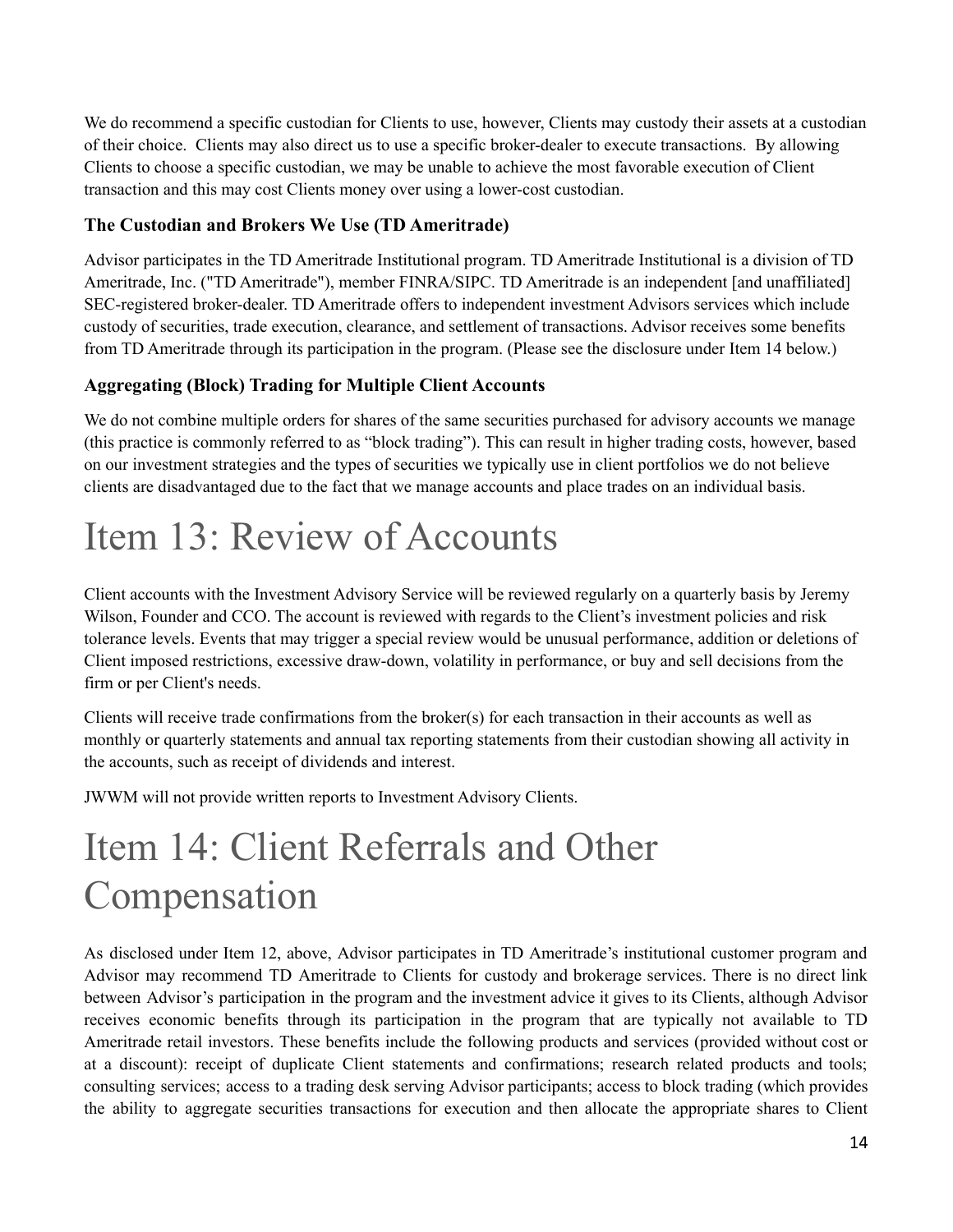accounts); the ability to have advisory fees deducted directly from Client accounts; access to an electronic communications network for Client order entry and account information; access to mutual funds with no transaction fees and to certain institutional money managers; and discounts on compliance, marketing, research, technology, and practice management products or services provided to Advisor by third party vendors. TD Ameritrade may also have paid for business consulting and professional services received by Advisor's related persons. Some of the products and services made available by TD Ameritrade through the program may benefit Advisor but may not benefit its Client accounts. These products or services may assist Advisor in managing and administering Client accounts, including accounts not maintained at TD Ameritrade. Other services made available by TD Ameritrade are intended to help Advisor manage and further develop its business enterprise. The benefits received by Advisor or its personnel through participation in the program do not depend on the number of brokerage transactions directed to TD Ameritrade. As part of its fiduciary duties to Clients, Advisor endeavors at all times to put the interests of its Clients first. Clients should be aware, however, that the receipt of economic benefits by Advisor or its related persons in and of itself creates a potential conflict of interest and may indirectly influence the Advisor's choice of TD Ameritrade for custody and brokerage services.

The Advisor engages independent solicitors to provide client referrals. If a client is referred to us by a solicitor, this practice is disclosed to the client in writing by the solicitor and the Advisor pays the solicitor out of its own funds—specifically, the Advisor generally pays the solicitor a portion of the advisory fees earned for managing the capital of the client or investor that was referred. The use of solicitors is strictly regulated under applicable federal and state law. The Advisor's policy is to fully comply with the requirements of Rule 206(4)-3, under the Investment Advisers Act of 1940, as amended, and similar state rules, as applicable.

The Advisor may receive client referrals from Zoe Financial, Inc through its participation in Zoe Advisor Network (ZAN). Zoe Financial, Inc is independent of and unaffiliated with the Advisor and there is no employee relationship between them. Zoe Financial established the Zoe Advisor Network as a means of referring individuals and other investors seeking fee-only personal investment management services or financial planning services to independent investment advisors. Zoe Financial does not supervise the Advisor and has no responsibility for the Advisor's management of client portfolios or the Advisor's other advice or services. The Advisor pays Zoe Financial an on-going fee for each successful client referral. This fee is usually a percentage of the advisory fee that the client pays to the Advisor ("Solicitation Fee"). The Advisor will not charge clients referred through Zoe Advisor Network any fees or costs higher than its standard fee schedule offered to its clients. For information regarding additional or other fees paid directly.

## <span id="page-14-0"></span>Item 15: Custody

JWWM does not accept custody of Client funds except in the instance of withdrawing Client fees.

For Client accounts in which JWWM directly debits their advisory fee:

- i. JWWM will send a copy of its invoice to the custodian at the same time that it sends the Client a copy.
- ii. The custodian will send at least quarterly statements to the Client showing all disbursements for the account, including the amount of the advisory fee.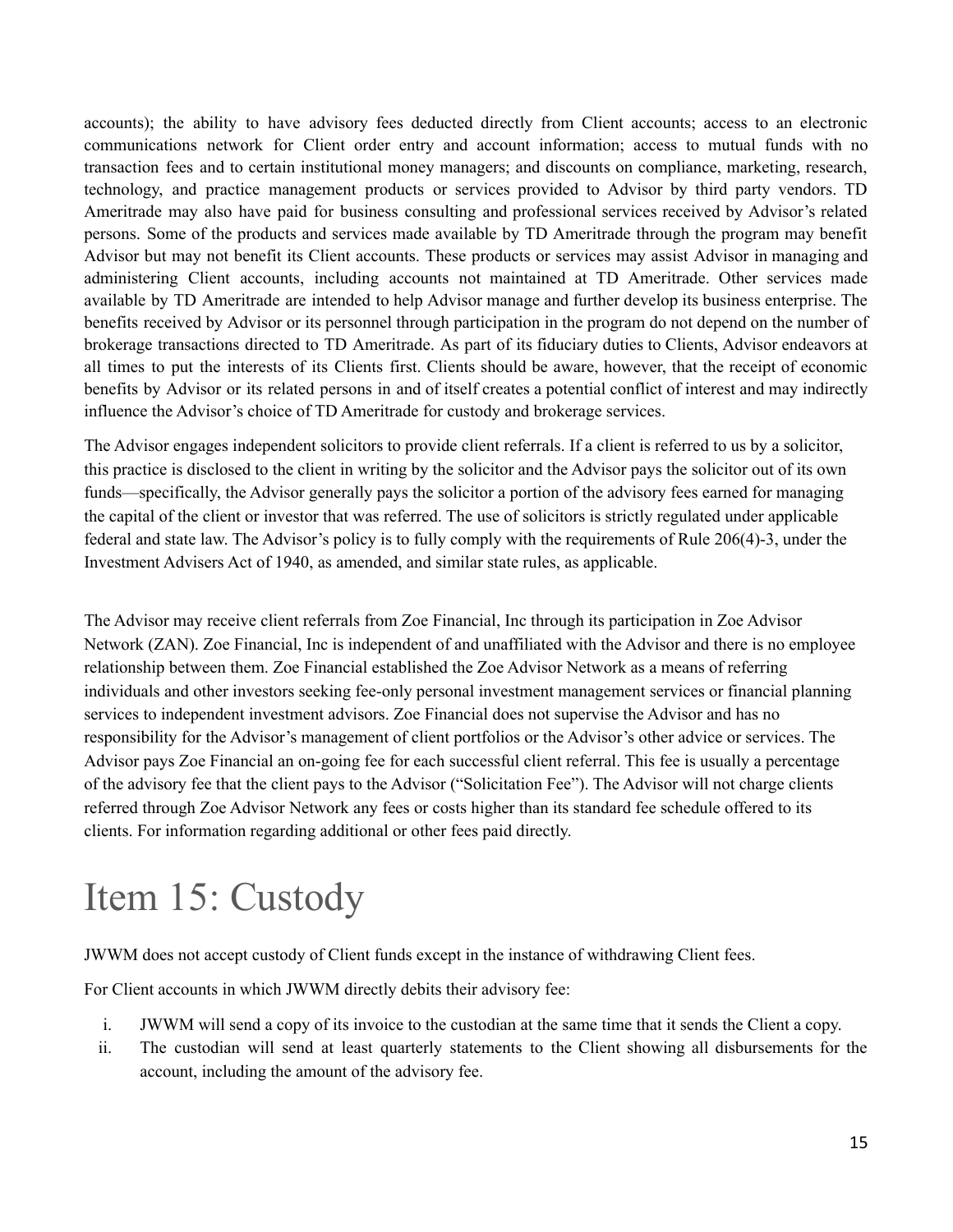iii. The Client will provide written authorization to JWWM, permitting them to be paid directly for their accounts held by the custodian.

Clients should receive at least quarterly statements from the broker-dealer, bank or other qualified custodian that holds and maintains Client's investment assets. We urge you to carefully review such statements and compare such official custodial records to the account statements or reports that we may provide to you. Our statements or reports may vary from custodial statements based on accounting procedures, reporting dates, or valuation methodologies of certain securities.

# <span id="page-15-0"></span>Item 16: Investment Discretion

For those Client accounts where we provide Investment Advisory Services, we maintain discretion over Client accounts with respect to securities to be bought and sold and the amount of securities to be bought and sold. Investment discretion is explained to Clients in detail when an advisory relationship has commenced. At the start of the advisory relationship, the Client will execute a Limited Power of Attorney, which will grant our firm discretion over the account. Additionally, the discretionary relationship will be outlined in the advisory contract and signed by the Client.

## <span id="page-15-1"></span>Item 17: Voting Client Securities

JWWM does not vote Client proxies. Therefore, Clients maintain exclusive responsibility for: (1) voting proxies, and (2) acting on corporate actions pertaining to the Client's investment assets. The Client shall instruct the Client's qualified custodian to forward to the Client copies of all proxies and shareholder communications relating to the Client's investment assets. If the Client would like our opinion on a particular proxy vote, they may contact us at the number listed on the cover of this brochure.

In most cases, you will receive proxy materials directly from the account custodian. However, in the event we were to receive any written or electronic proxy materials, we would forward them directly to you by mail, unless you have authorized our firm to contact you by electronic mail, in which case, we would forward you any electronic solicitation to vote proxies.

## <span id="page-15-2"></span>Item 18: Financial Information

Registered Investment Advisers are required in this Item to provide you with certain financial information or disclosures about our financial condition. We have no financial commitment that impairs our ability to meet contractual and fiduciary commitments to Clients, and we have not been the subject of a bankruptcy proceeding.

We do not have custody of Client funds or securities or require or solicit prepayment of more than \$500 in fees per Client six months in advance.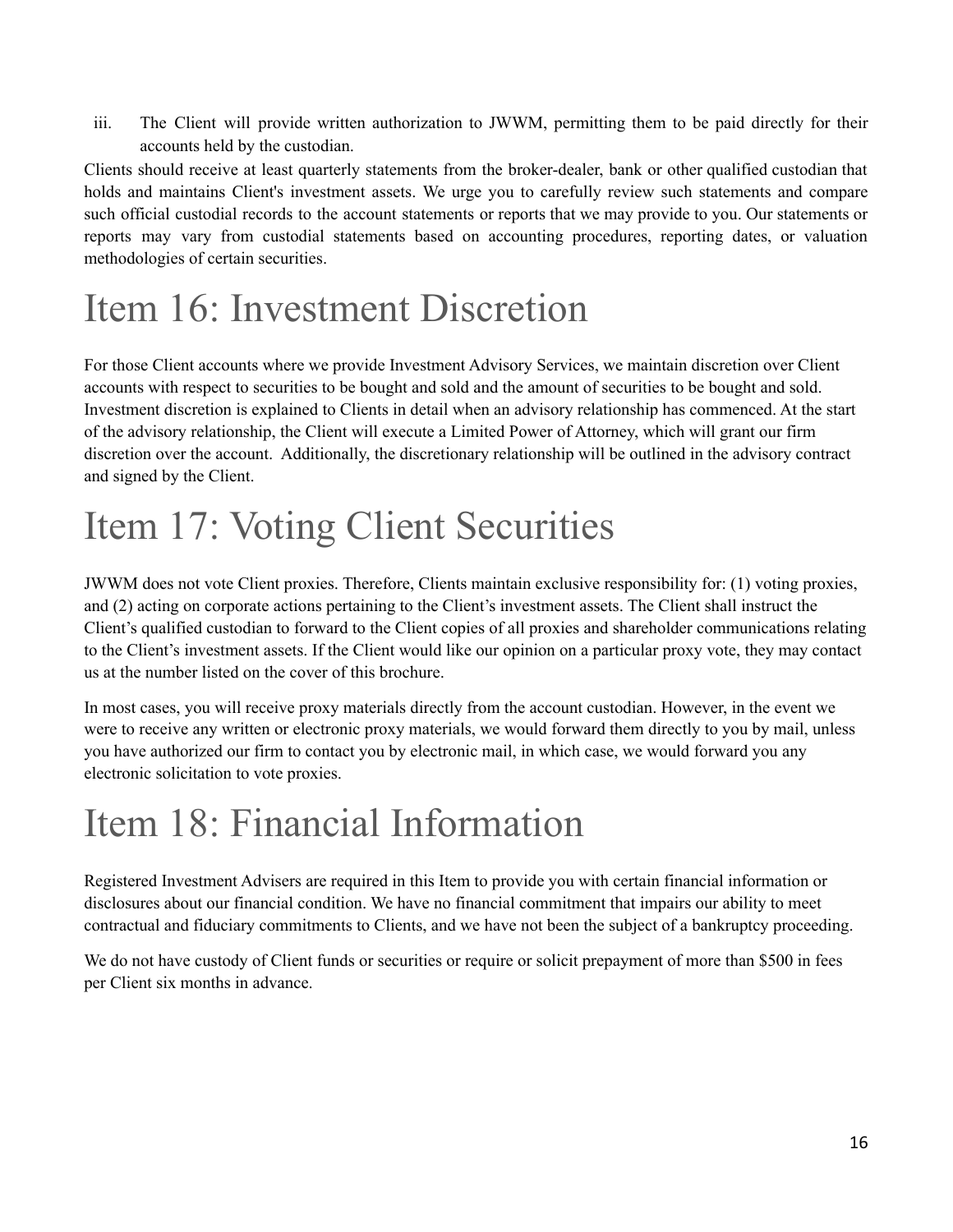# <span id="page-16-0"></span>Item 19: Requirements for State-Registered Advisers

### **Jeremy Wilson**

Born: 1989

### **Educational Background**

• 2012 – Bachelor of Science in Business Administration, Central Michigan University

### **Business Experience**

- 01/2019 Present, J Wilson Wealth Management, LLC, Founder and CCO
- 01/2013 05/2019, Hantz Financial, Financial Consultant
- $\cdot$  05/2012 01/2013, Central Michigan University, Financial Representative
- 05/2011 12/2011, Appraisal Advisory Group, Intern/Real Estate Appraiser Assistant
- 08/2007 05/2012, Central Michigan University, Full-Time Student

### **Professional Designations**

**CFP (Certified Financial Planner)**®**:** The CERTIFIED FINANCIAL PLANNER™, CFP® and federally registered CFP (with flame design) marks (collectively, the "CFP® marks") are professional certification marks granted in the United States by Certified Financial Planner Board of Standards, Inc. ("CFP Board").

The CFP® certification is a voluntary certification; no federal or state law or regulation requires financial planners to hold CFP® certification. It is recognized in the United States and a number of other countries for its (1) high standard of professional education; (2) stringent code of conduct and standards of practice; and (3) ethical requirements that govern professional engagements with Clients. Currently, more than 71,000 individuals have obtained CFP® certification in the United States.

To attain the right to use the CFP® marks, an individual must satisfactorily fulfill the following requirements:

- Education Complete an advanced college-level course of study addressing the financial planning subject areas that CFP Board's studies have determined as necessary for the competent and professional delivery of financial planning services, and attain a Bachelor's Degree from a regionally accredited United States college or university (or its equivalent from a foreign university). CFP Board's financial planning subject areas include insurance planning and risk management, employee benefits planning, investment planning, income tax planning, retirement planning, and estate planning;
- Examination Pass the comprehensive CFP® Certification Examination. The examination includes case studies and Client scenarios designed to test one's ability to correctly diagnose financial planning issues and apply one's knowledge of financial planning to real-world circumstances;
- Experience Complete at least three years of full-time financial planning-related experience (or the equivalent, measured as 2,000 hours per year); and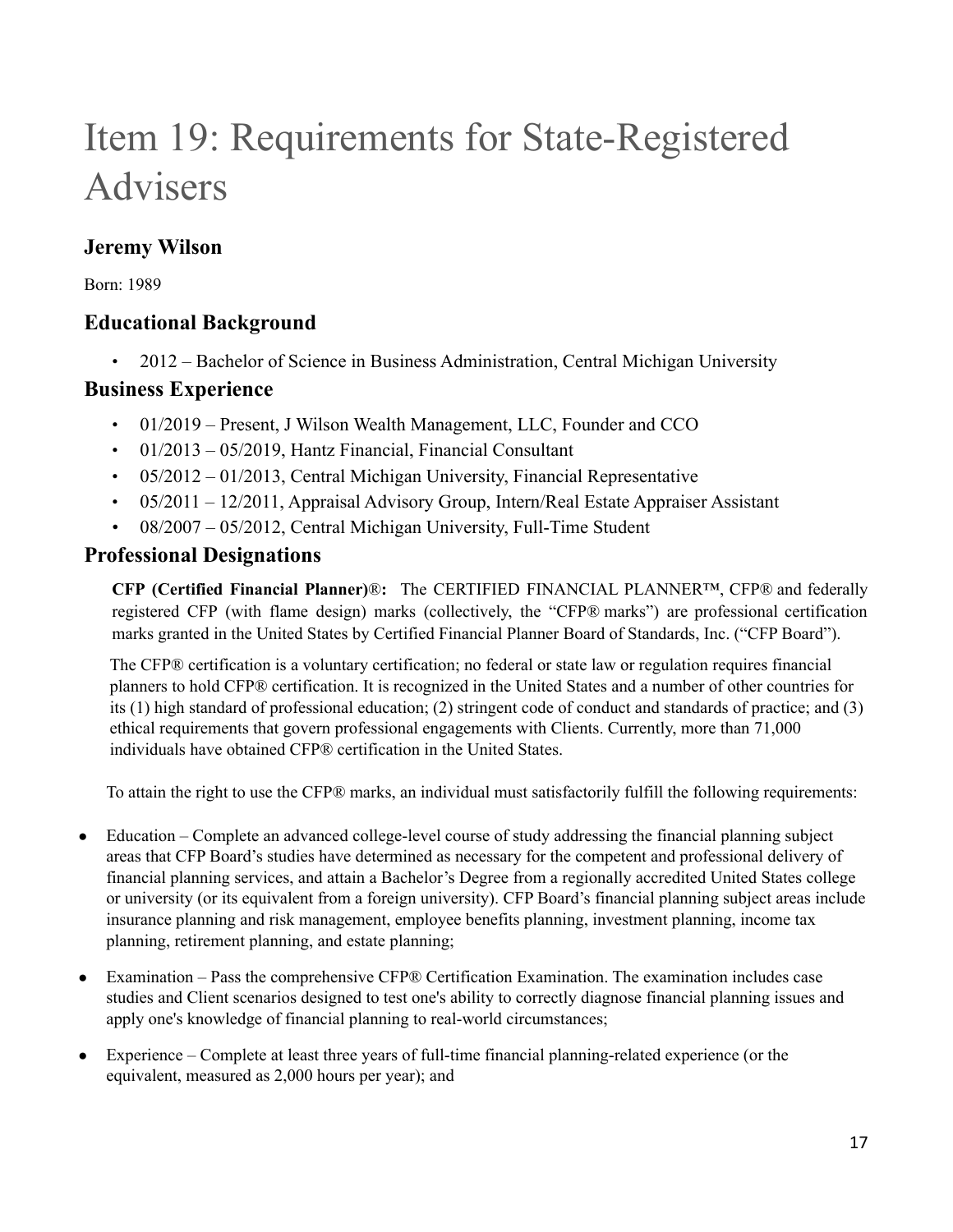- Ethics Agree to be bound by CFP Board's *Standards of Professional Conduct*, a set of documents outlining the ethical and practice standards for CFP® professionals. Individuals who become certified must complete the following ongoing education and ethics requirements in order to maintain the right to continue to use the CFP® marks:
- Continuing Education Complete 30 hours of continuing education hours every two years, including two hours on the *Code of Ethics* and other parts of the S*tandards of Professional Conduct*, to maintain competence and keep up with developments in the financial planning field; and
- Ethics Renew an agreement to be bound by the *Standards of Professional Conduct*. The *Standards* prominently require that CFP® professionals provide financial planning services at a fiduciary standard of care. This means CFP® professionals must provide financial planning services in the best interests of their Clients.

CFP® professionals who fail to comply with the above standards and requirements may be subject to CFP Board's enforcement process, which could result in suspension or permanent revocation of their CFP® certification.

### **Other Business Activities**

Jeremy Wilson is not involved with outside business activities.

### **Performance-Based Fees**

JWWM is not compensated by performance-based fees.

### **Material Disciplinary Disclosures**

No management person at J Wilson Wealth Management, LLC has ever been involved in an arbitration claim of any kind or been found liable in a civil, self-regulatory organization, or administrative proceeding.

### **Material Relationships That Management Persons Have With Issuers of Securities**

J Wilson Wealth Management, LLC, nor Jeremy Wilson, have any relationship or arrangement with issuers of securities.

### **Additional Compensation**

Jeremy Wilson does not receive any economic benefit from any person, company, or organization, in exchange for providing Clients advisory services through JWWM.

### **Supervision**

Jeremy Wilson, as Founder and Chief Compliance Officer of JWWM, is responsible for supervision. He may be contacted at the phone number on this brochure supplement.

### **Requirements for State Registered Advisers**

Jeremy Wilson has NOT been involved in an arbitration, civil proceeding, self-regulatory proceeding, administrative proceeding, or a bankruptcy petition.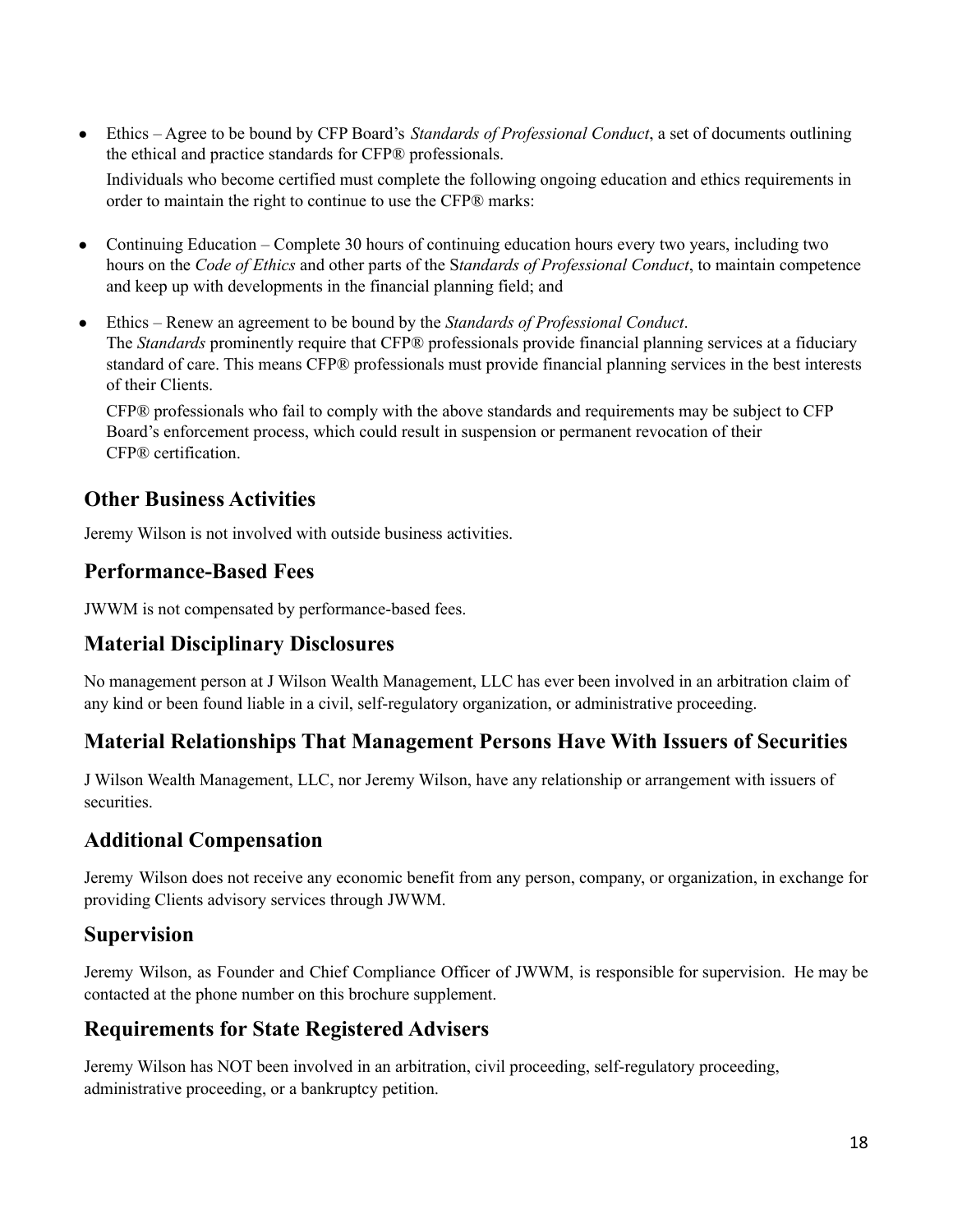### J Wilson Wealth Management, LLC

4186 Mountain Ash Ct Swartz Creek, MI 48473 (810) 814‐7749

Dated February 1, 2022

Form ADV Part 2B – Brochure Supplement

<span id="page-18-0"></span>*For*

### **Jeremy Wilson 6132392**

#### Founder, and Chief Compliance Officer

This brochure supplement provides information about Jeremy Wilson that supplements the J Wilson Wealth Management, LLC ("JWWM") brochure. A copy of that brochure precedes this supplement. Please contact Jeremy Wilson if the JWWM brochure is not included with this supplement or if you have any questions about the contents of this supplement.

Additional information about Jeremy Wilson is available on the SEC's website at [www.adviserinfo.sec.gov](http://www.adviserinfo.sec.gov) which can be found using the identification number 6132392.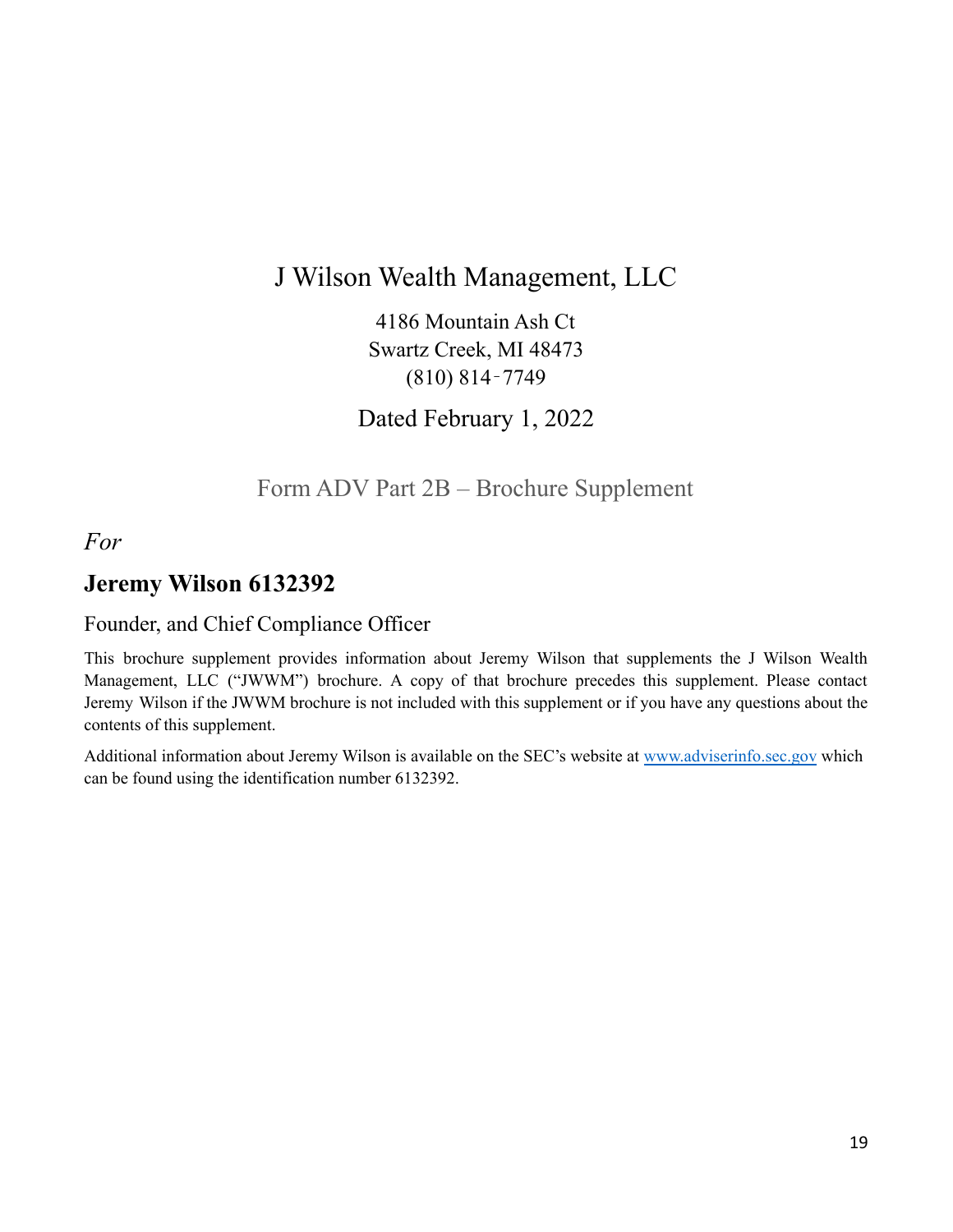# Item 2: Educational Background and Business Experience

### **Jeremy Wilson**

Born: 1989

### **Educational Background**

• 2012 – Bachelor of Science in Business Administration, Central Michigan University

### **Business Experience**

- 01/2019 Present, J Wilson Wealth Management, LLC, Founder and CCO
- 01/2013 05/2019, Hantz Financial, Financial Consultant
- $\cdot$  05/2012 01/2013, Central Michigan University, Financial Representative
- 05/2011 12/2011, Appraisal Advisory Group, Intern/Real Estate Appraiser Assistant
- 08/2007 05/2012, Central Michigan University, Full-Time Student

### **Professional Designations**

**CFP (Certified Financial Planner)**®**:** The CERTIFIED FINANCIAL PLANNER™, CFP® and federally registered CFP (with flame design) marks (collectively, the "CFP® marks") are professional certification marks granted in the United States by Certified Financial Planner Board of Standards, Inc. ("CFP Board").

The CFP® certification is a voluntary certification; no federal or state law or regulation requires financial planners to hold CFP® certification. It is recognized in the United States and a number of other countries for its (1) high standard of professional education; (2) stringent code of conduct and standards of practice; and (3) ethical requirements that govern professional engagements with Clients. Currently, more than 71,000 individuals have obtained CFP® certification in the United States.

To attain the right to use the CFP® marks, an individual must satisfactorily fulfill the following requirements:

- Education Complete an advanced college-level course of study addressing the financial planning subject areas that CFP Board's studies have determined as necessary for the competent and professional delivery of financial planning services, and attain a Bachelor's Degree from a regionally accredited United States college or university (or its equivalent from a foreign university). CFP Board's financial planning subject areas include insurance planning and risk management, employee benefits planning, investment planning, income tax planning, retirement planning, and estate planning;
- Examination Pass the comprehensive CFP® Certification Examination. The examination includes case studies and Client scenarios designed to test one's ability to correctly diagnose financial planning issues and apply one's knowledge of financial planning to real-world circumstances;
- Experience Complete at least three years of full-time financial planning-related experience (or the equivalent, measured as 2,000 hours per year); and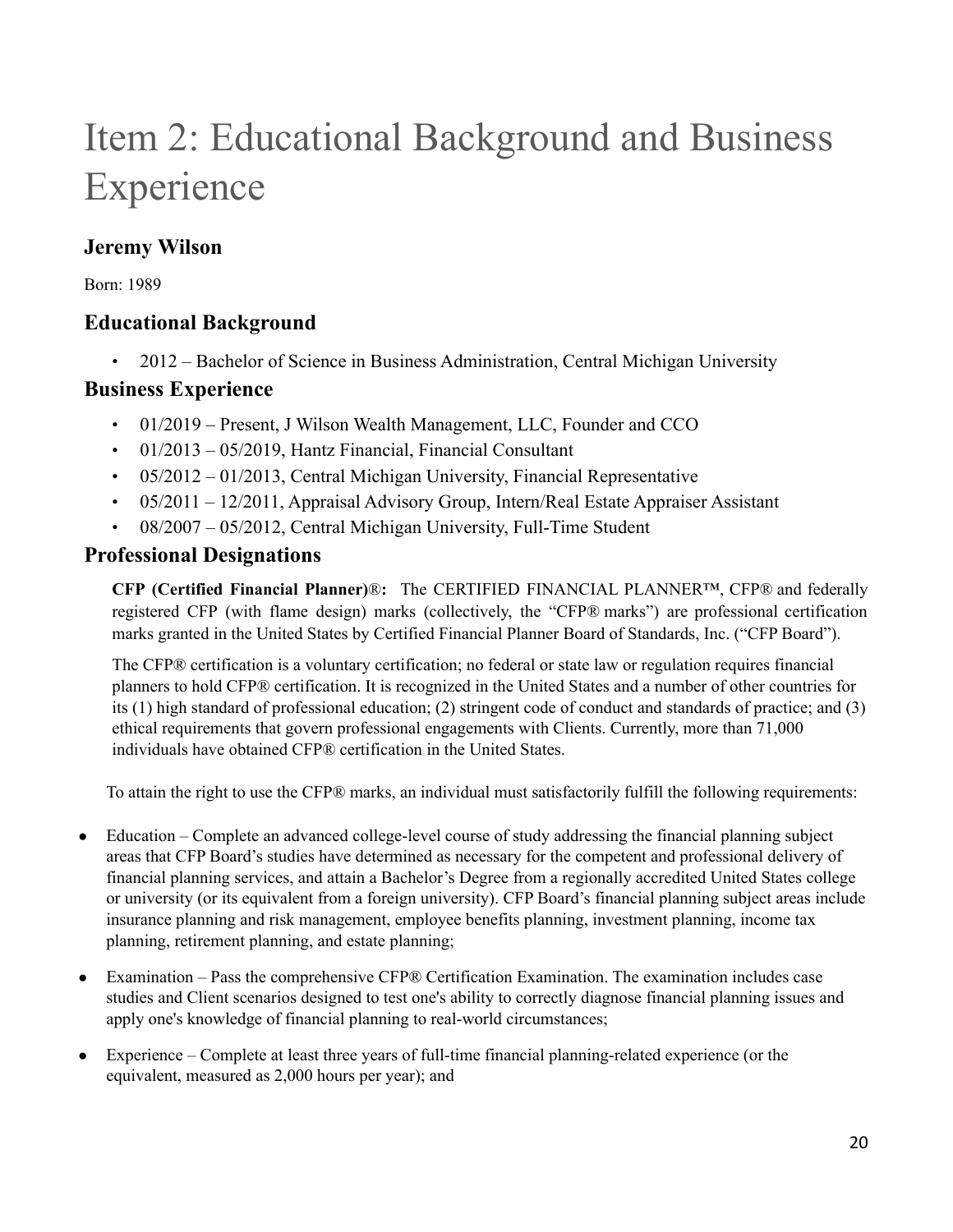- Ethics Agree to be bound by CFP Board's *Standards of Professional Conduct*, a set of documents outlining the ethical and practice standards for CFP® professionals. Individuals who become certified must complete the following ongoing education and ethics requirements in order to maintain the right to continue to use the CFP® marks:
- Continuing Education Complete 30 hours of continuing education hours every two years, including two hours on the *Code of Ethics* and other parts of the S*tandards of Professional Conduct*, to maintain competence and keep up with developments in the financial planning field; and
- Ethics Renew an agreement to be bound by the *Standards of Professional Conduct*. The *Standards* prominently require that CFP® professionals provide financial planning services at a fiduciary standard of care. This means CFP® professionals must provide financial planning services in the best interests of their Clients.

CFP® professionals who fail to comply with the above standards and requirements may be subject to CFP Board's enforcement process, which could result in suspension or permanent revocation of their CFP® certification.

## Item 3: Disciplinary Information

No management person at J Wilson Wealth Management, LLC has ever been involved in any of the following:

A. A criminal or civil action in a domestic, foreign or military court of competent jurisdiction.

We do not have anything to report for this item.

B. An administrative proceeding before the SEC, any other federal regulatory agency, any state regulatory agency, or any foreign financial regulatory authority.

We do not have anything to report for this item.

C. A self-regulatory organization (SRO) proceeding.

We do not have anything to report for this item.

## Item 4: Other Business Activities

Jeremy Wilson is not involved with outside business activities.

## Item 5: Additional Compensation

Jeremy Wilson does not receive any economic benefit from any person, company, or organization, in exchange for providing Clients advisory services through JWWM.